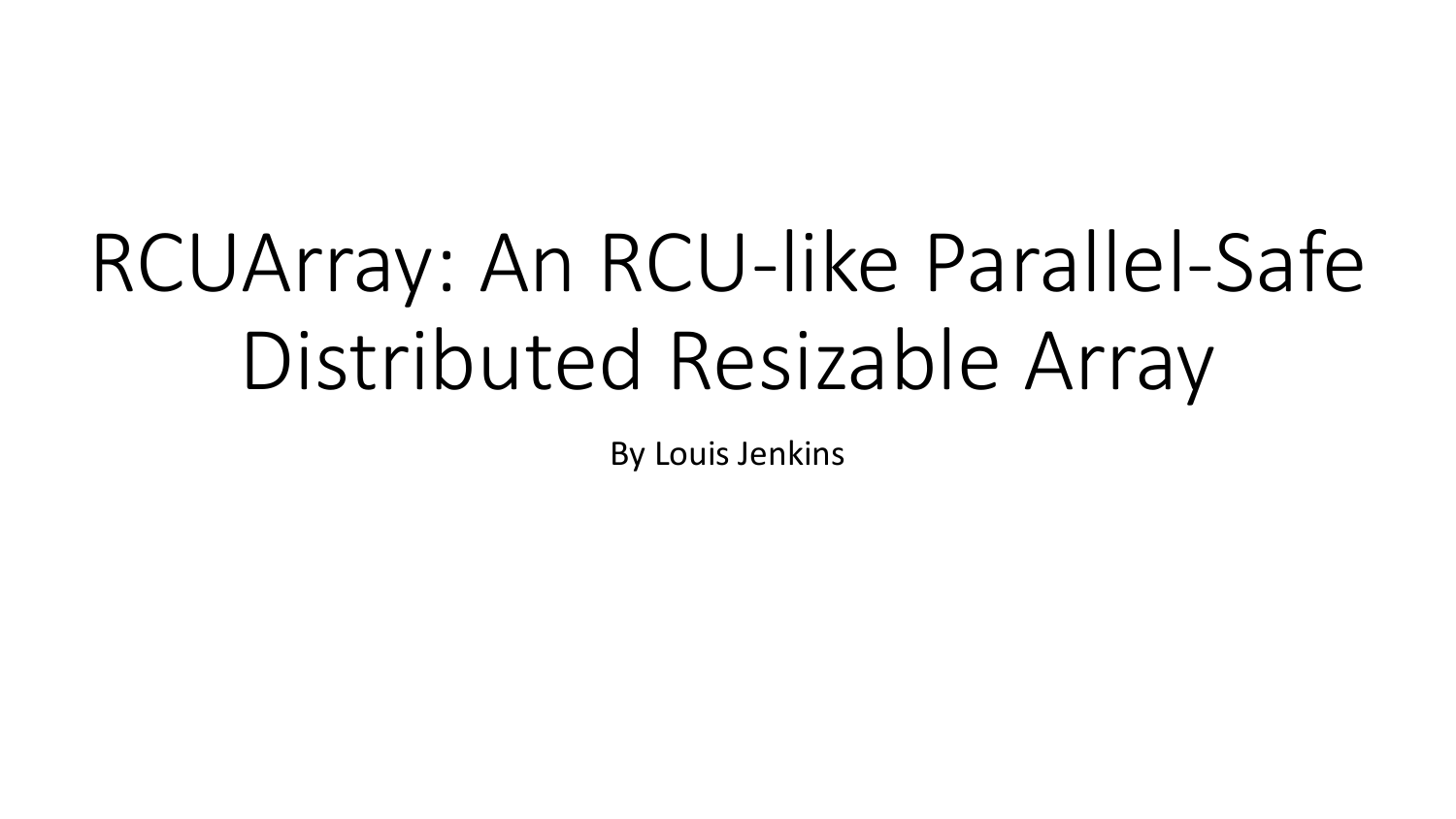- Not inherently thread-safe to access memory while it is being resized
	- Memory has to be 'moved' from the smaller storage into larger storage

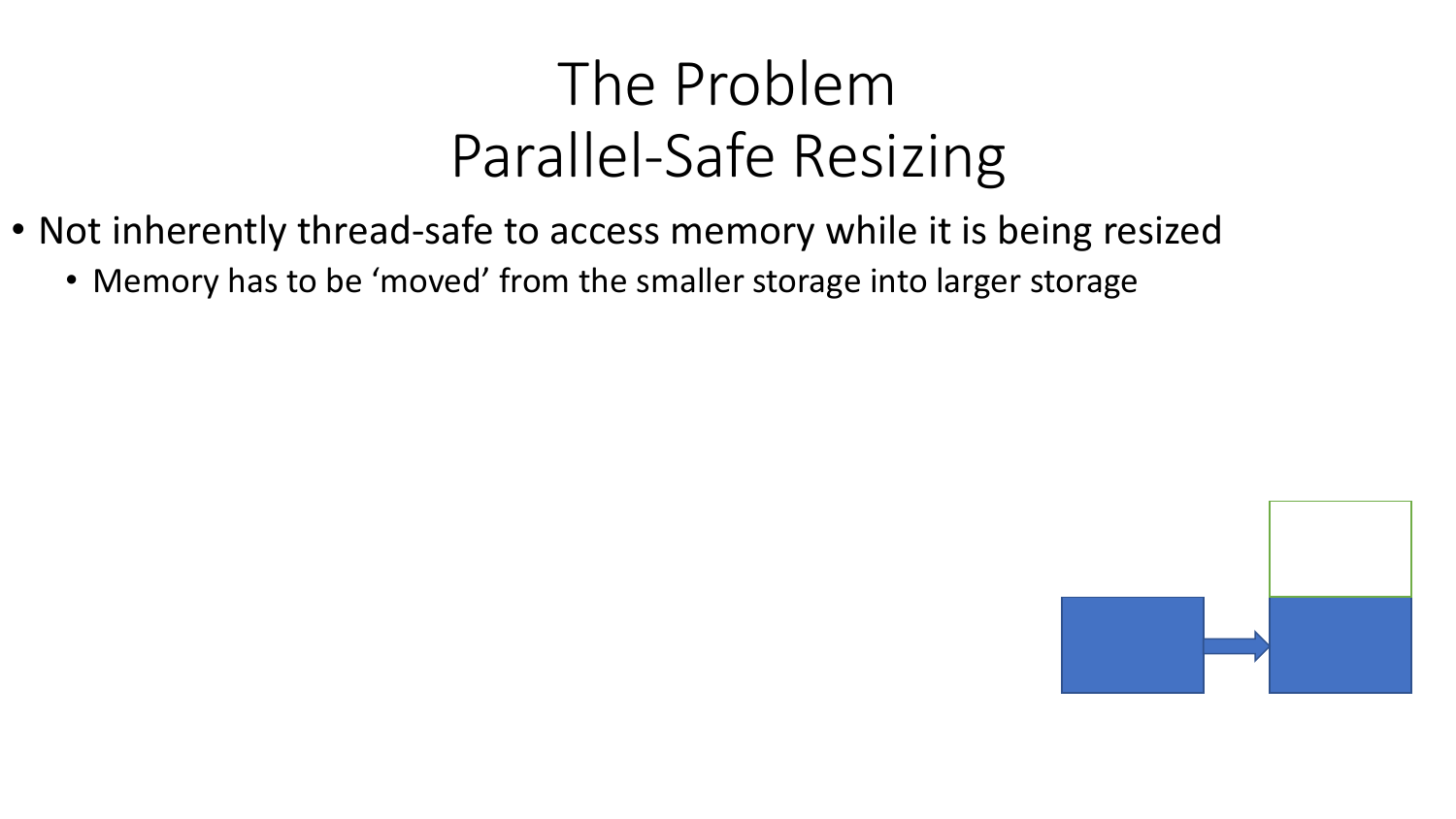- Not inherently thread-safe to access memory while it is being resized
	- Memory has to be 'moved' from the smaller storage into larger storage
	- Concurrent loads and stores can result in undefined behavior
		- Stores after memory is moved can be lost entirely

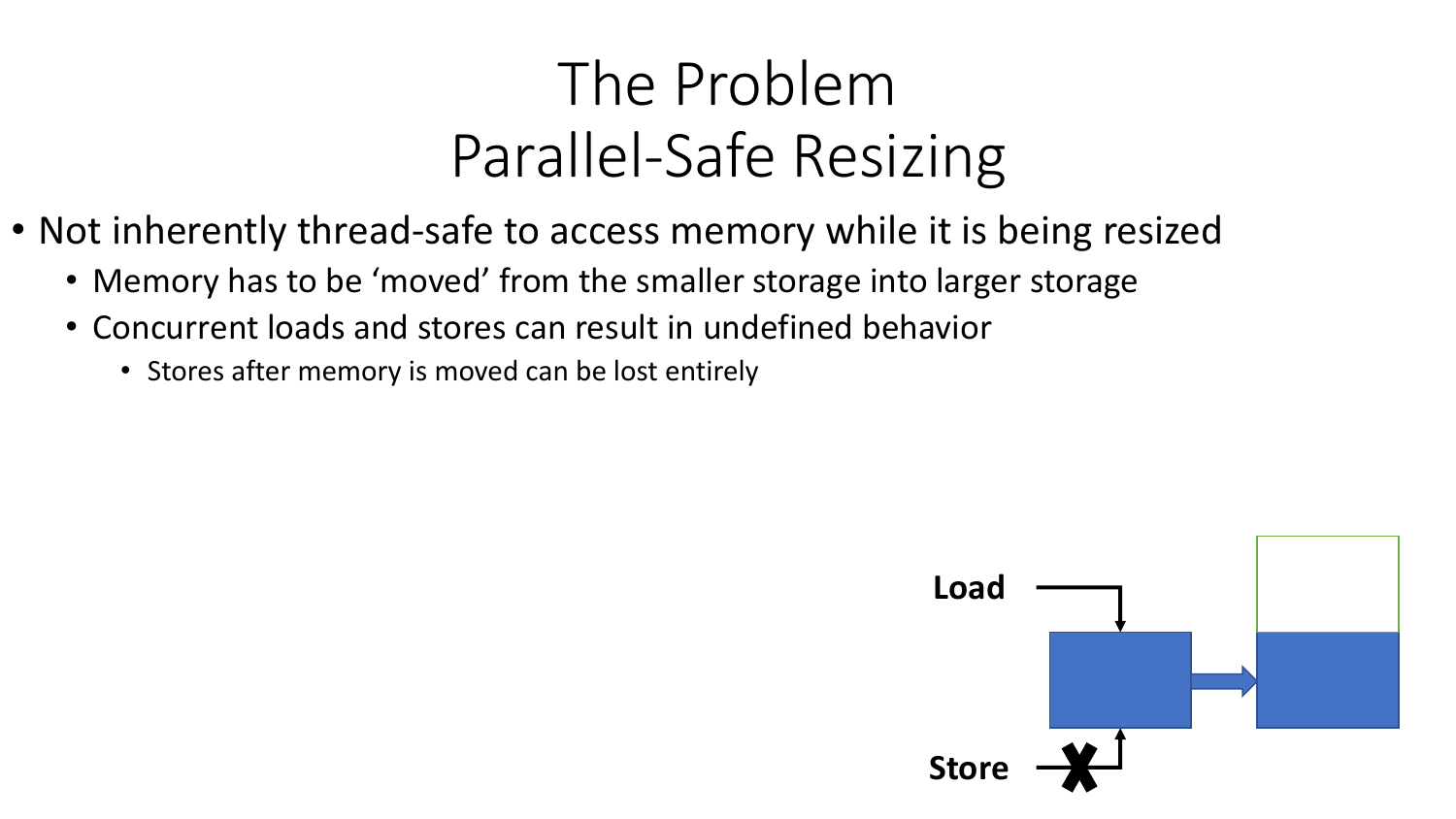- Not inherently thread-safe to access memory while it is being resized
	- Memory has to be 'moved' from the smaller storage into larger storage
	- Concurrent loads and stores can result in undefined behavior
		- Stores after memory is moved can be lost entirely
		- Loads and Stores after the smaller storage is reclaimed can produce undefined behavior

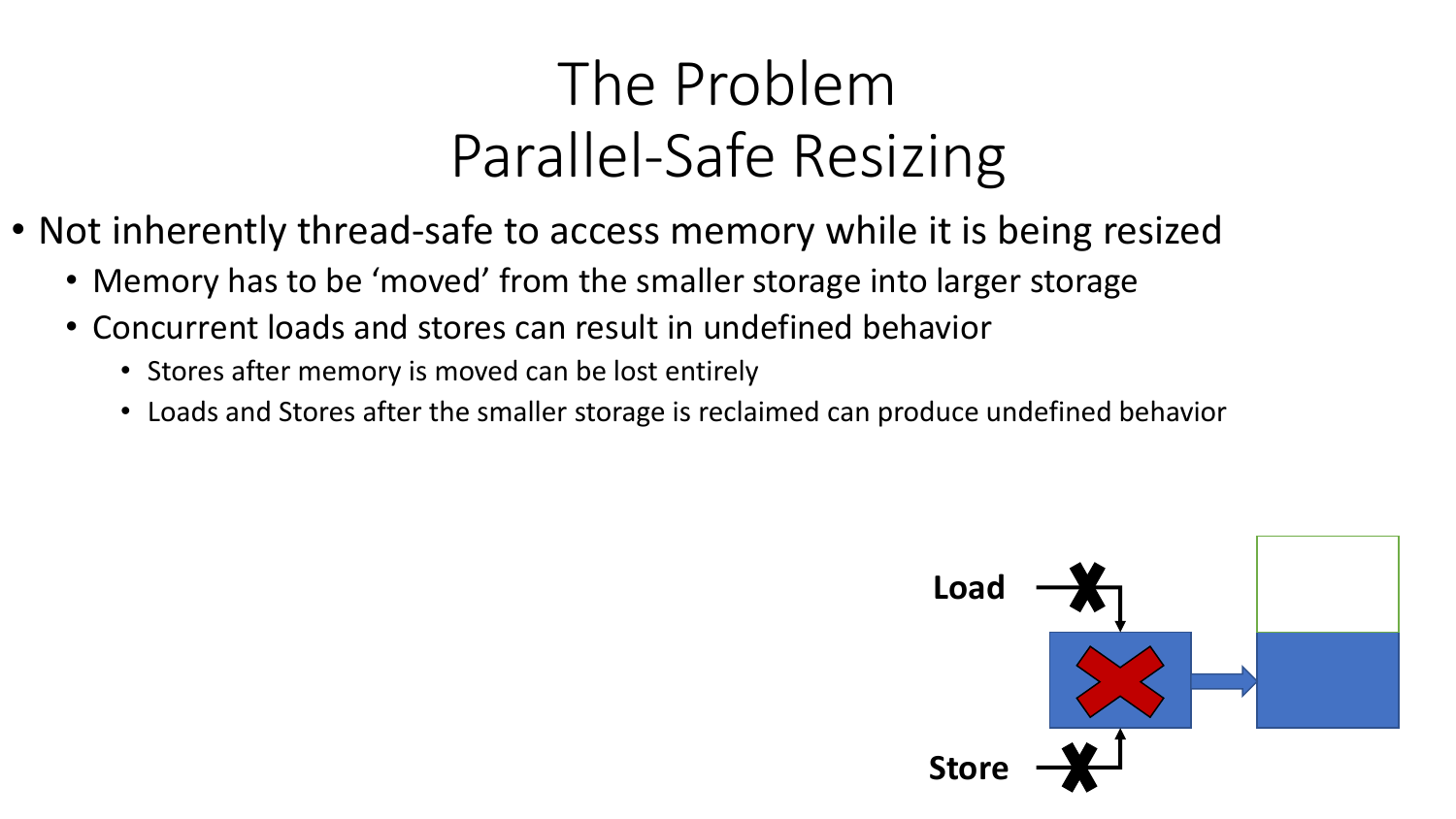- Not inherently thread-safe to access memory while it is being resized
	- Memory has to be 'moved' from the smaller storage into larger storage
	- Concurrent loads and stores can result in undefined behavior
		- Stores after memory is moved can be lost entirely
		- Loads and Stores after the smaller storage is reclaimed can produce undefined behavior
- Why not just synchronize access?
	- Not scalable

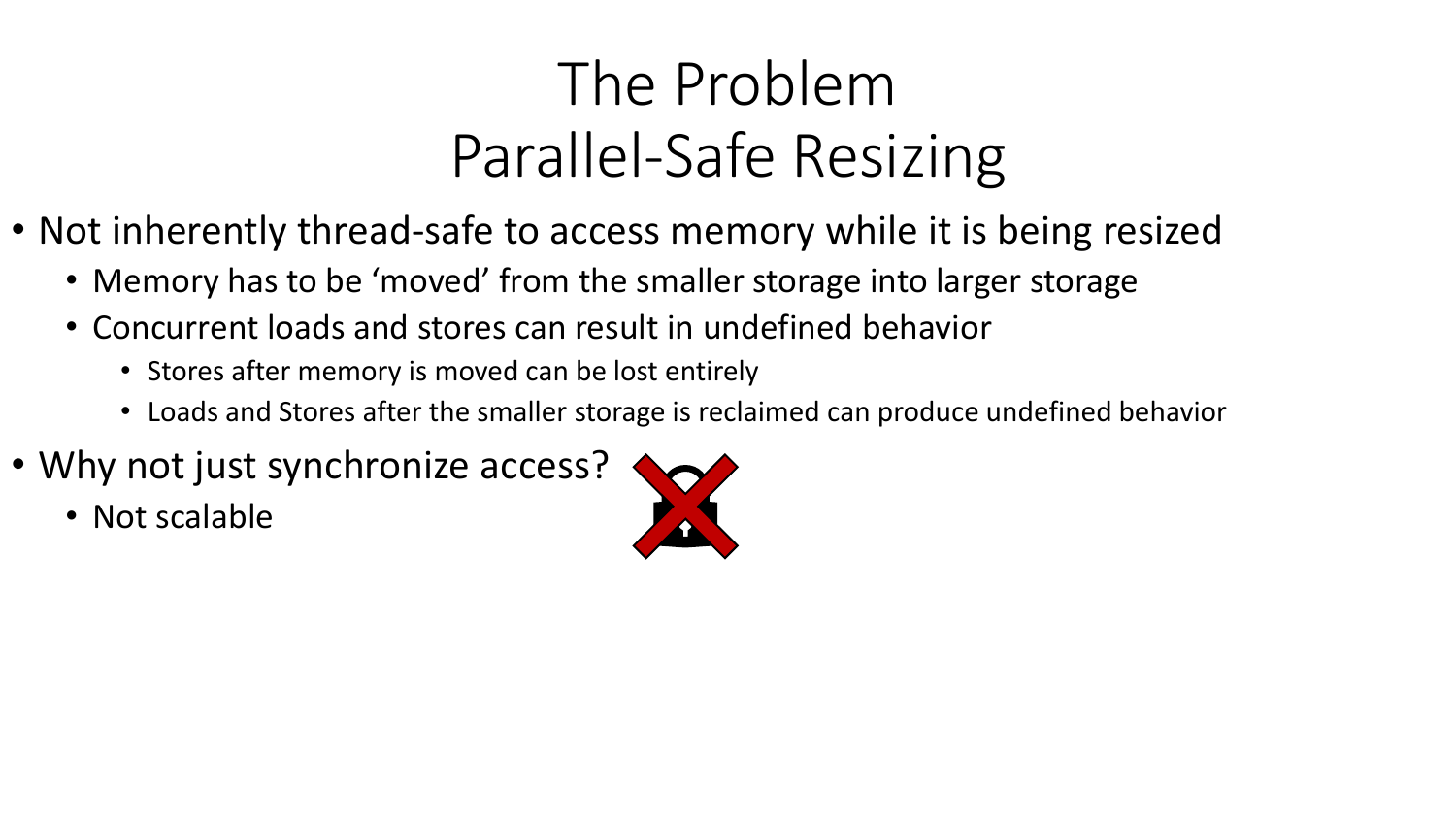- Not inherently thread-safe to access memory while it is being resized
	- Memory has to be 'moved' from the smaller storage into larger storage
	- Concurrent loads and stores can result in undefined behavior
		- Stores after memory is moved can be lost entirely
		- Loads and Stores after the smaller storage is reclaimed can produce undefined behavior
- Why not just synchronize access?
	- Not scalable
- What do we need?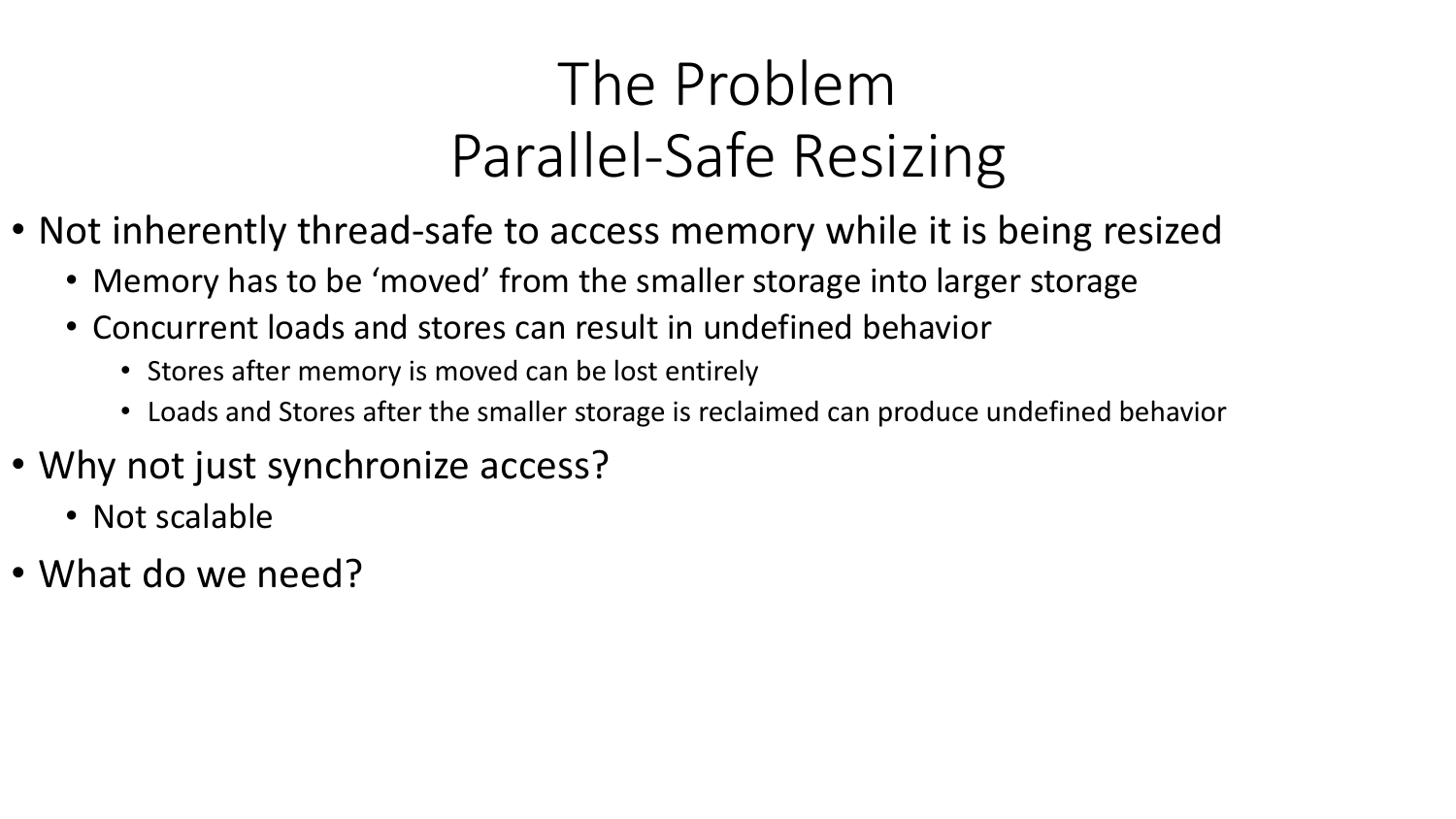- Not inherently thread-safe to access memory while it is being resized
	- Memory has to be 'moved' from the smaller storage into larger storage
	- Concurrent loads and stores can result in undefined behavior
		- Stores after memory is moved can be lost entirely
		- Loads and Stores after the smaller storage is reclaimed can produce undefined behavior
- Why not just synchronize access?
	- Not scalable
- What do we need?
	- 1. Allow concurrent access to both smaller and larger storage

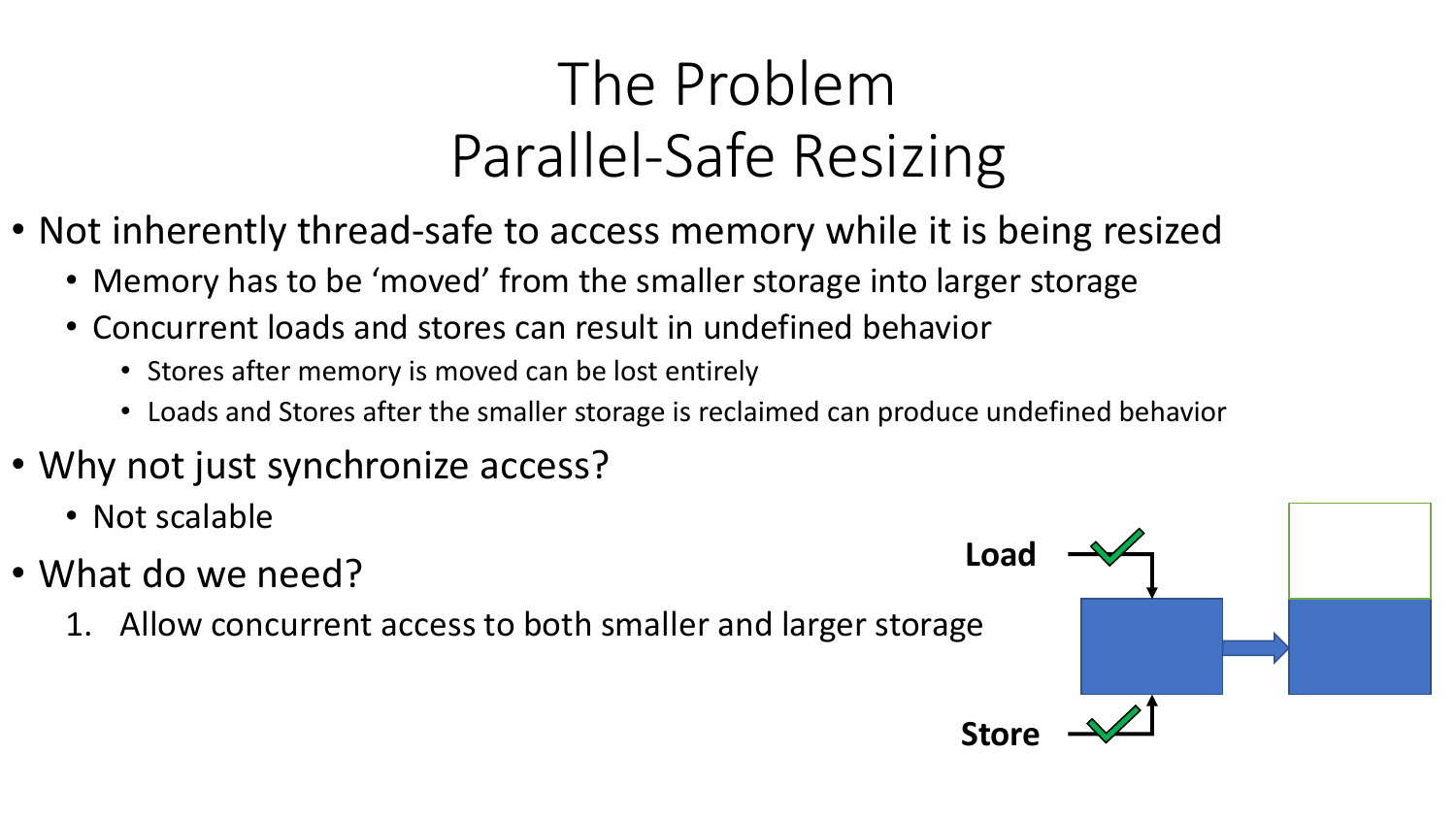- Not inherently thread-safe to access memory while it is being resized
	- Memory has to be 'moved' from the smaller storage into larger storage
	- Concurrent loads and stores can result in undefined behavior
		- Stores after memory is moved can be lost entirely
		- Loads and Stores after the smaller storage is reclaimed can produce undefined behavior
- Why not just synchronize access?
	- Not scalable
- What do we need?
	- 1. Allow concurrent access to both smaller and larger storage
	- 2. Ensure safe memory management of smaller storage

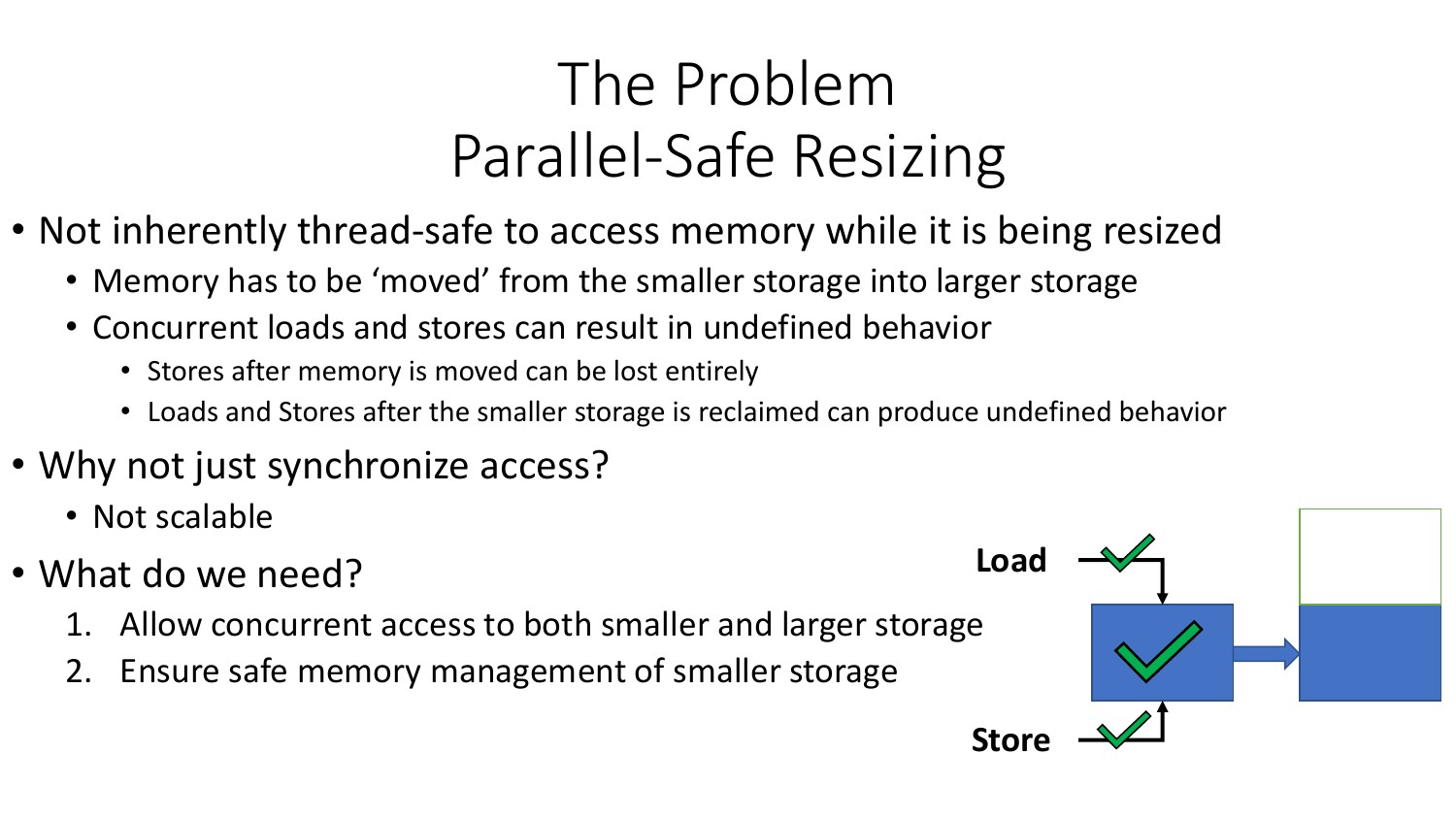- Not inherently thread-safe to access memory while it is being resized
	- Memory has to be 'moved' from the smaller storage into larger storage
	- Concurrent loads and stores can result in undefined behavior
		- Stores after memory is moved can be lost entirely
		- Loads and Stores after the smaller storage is reclaimed can produce undefined behavior
- Why not just synchronize access?
	- Not scalable
- What do we need?
	- 1. Allow concurrent access to both smaller and larger storage
	- 2. Ensure safe memory management of smaller storage
	- 3. Ensure that stores to old memory are visible in larger storage

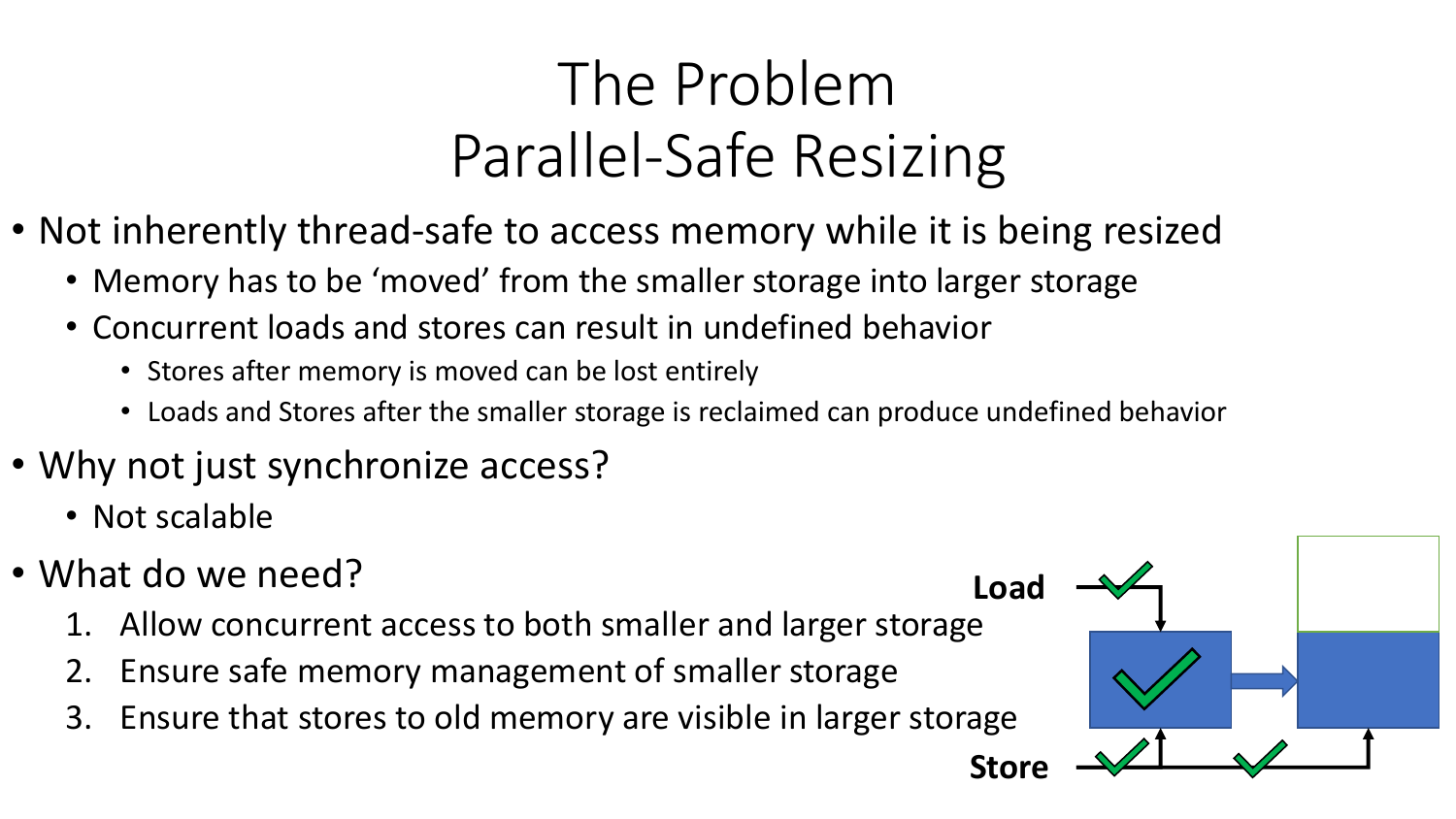- Synchronization strategy that favors performance of readers over writers
	- **Read** the current snapshot s

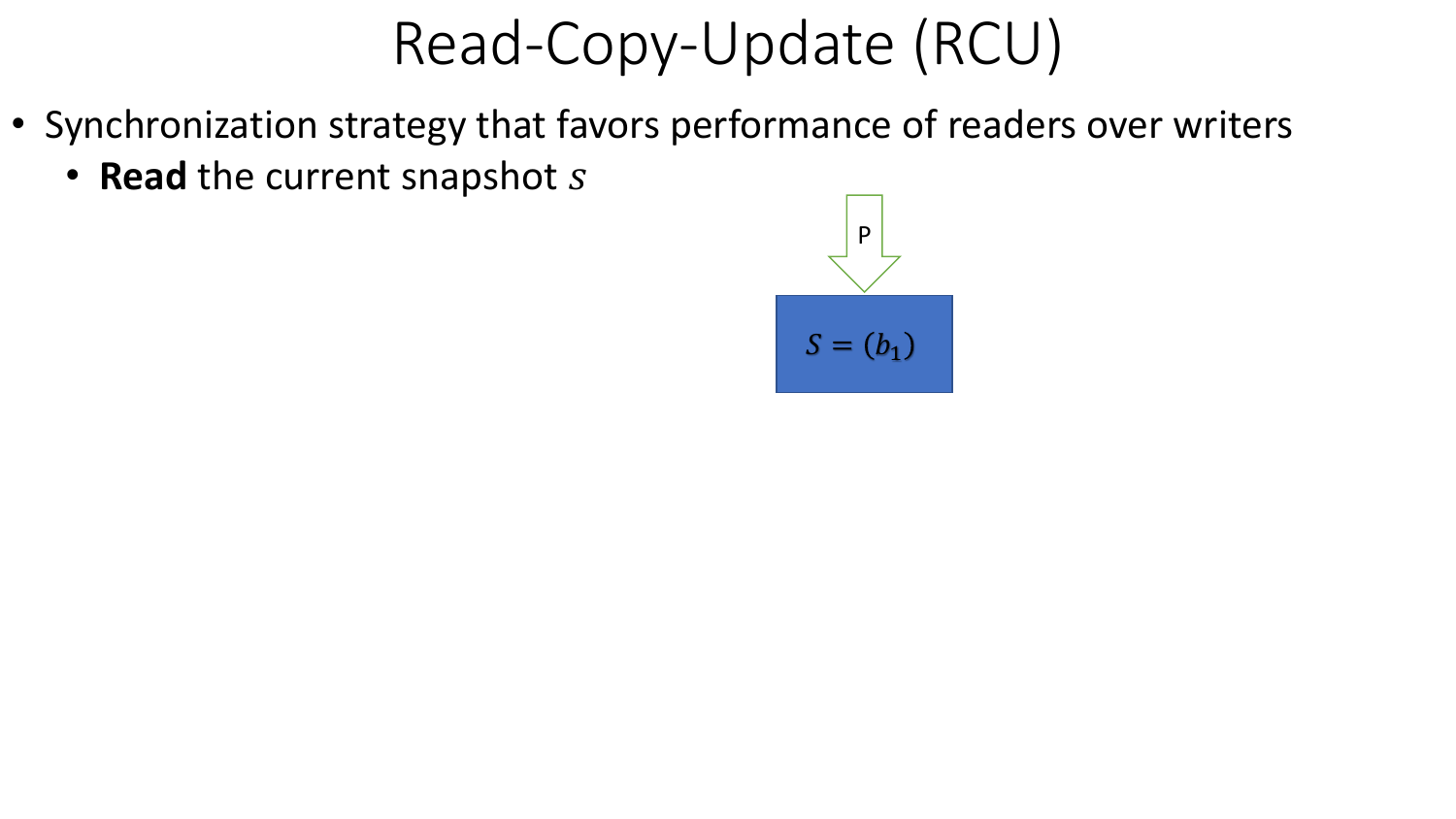- Synchronization strategy that favors performance of readers over writers
	- **Read** the current snapshot s
	- Copy s to create s'

$$
S = (b_1)
$$
 
$$
S' = (b_1)
$$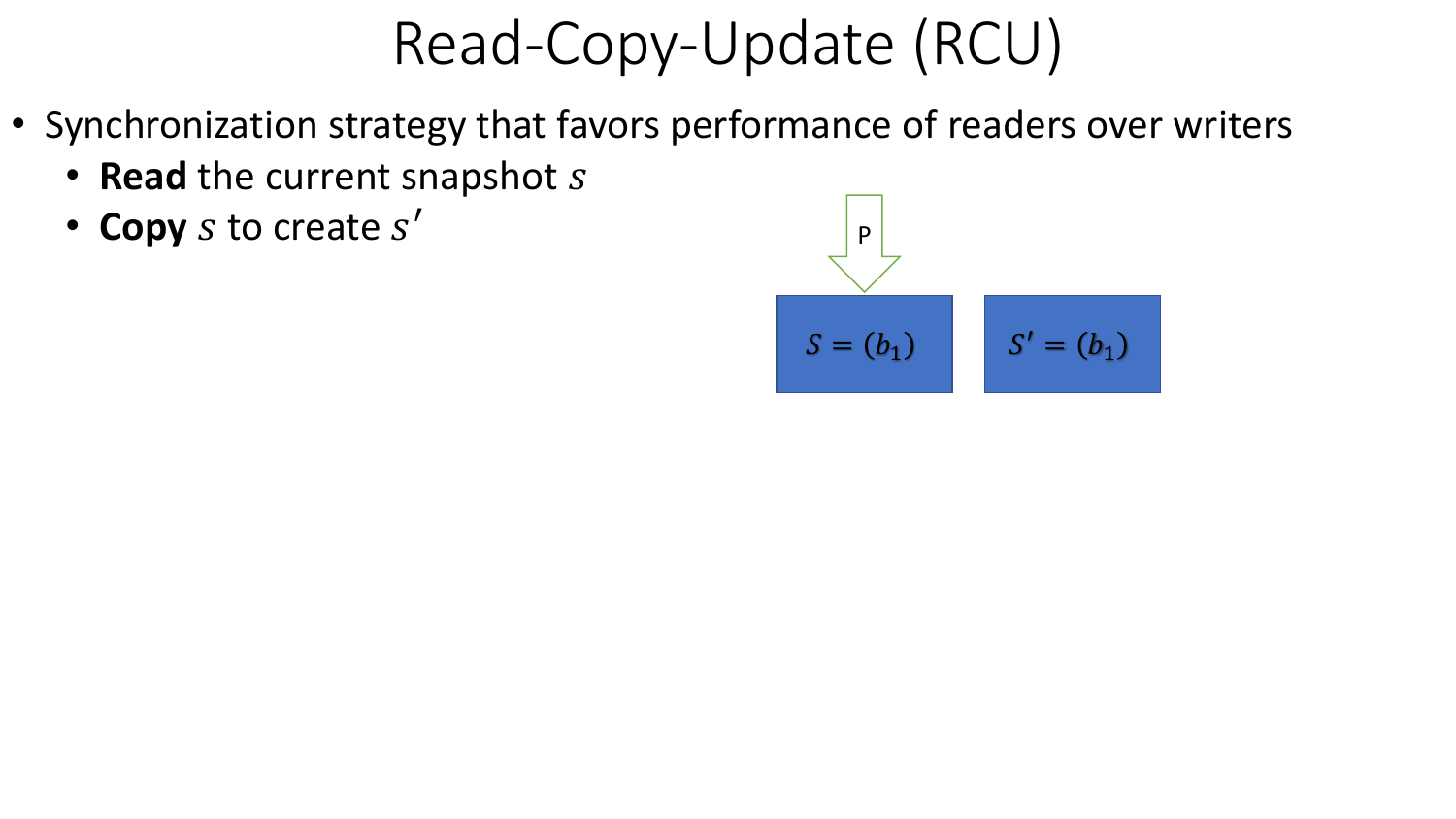- Synchronization strategy that favors performance of readers over writers
	- **Read** the current snapshot s
	- Copy s to create s'
	- **Update** applied to s ′…

$$
S = (b_1)
$$
 
$$
S' = (b_1, b_2)
$$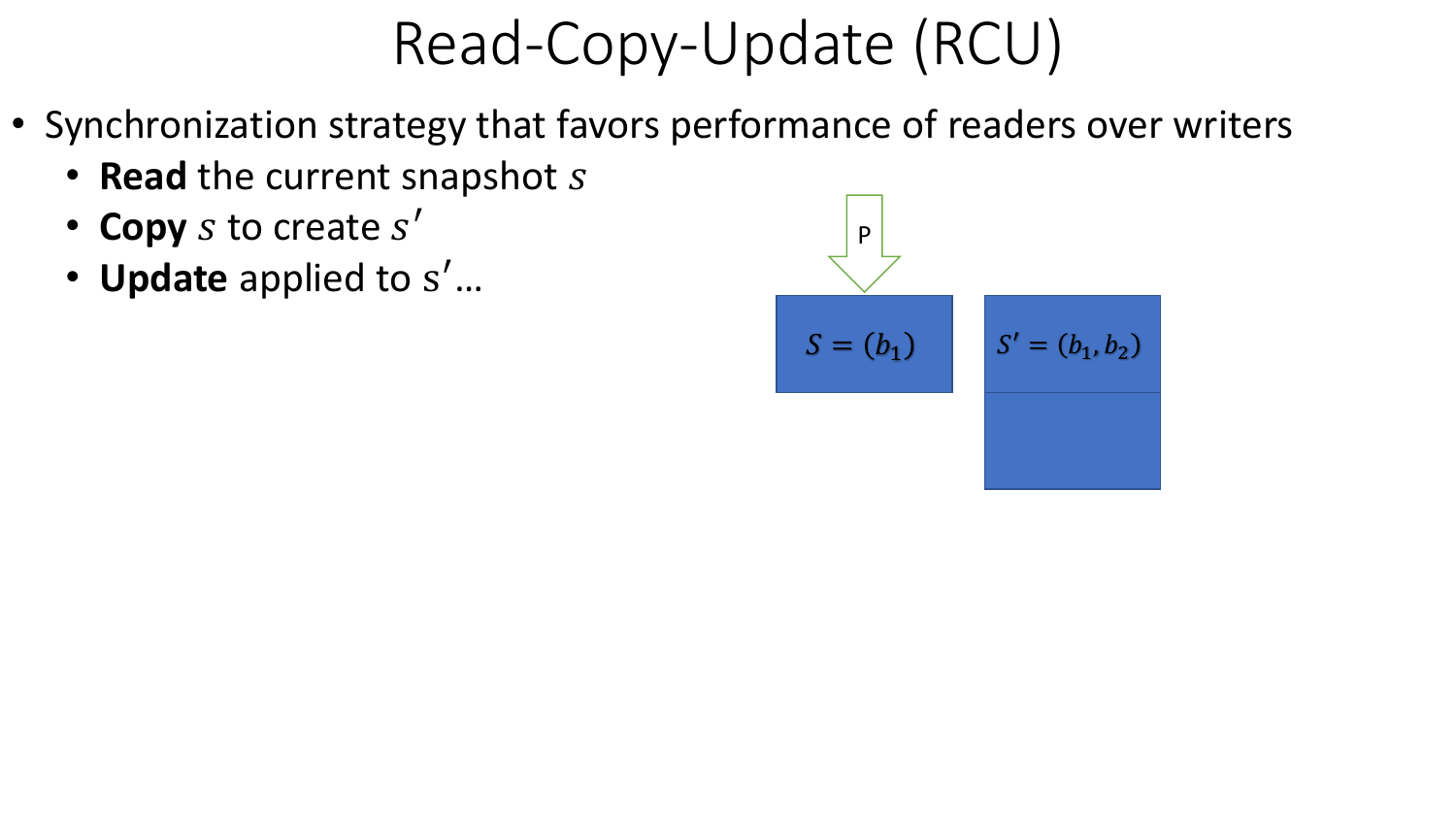- Synchronization strategy that favors performance of readers over writers
	- **Read** the current snapshot s
	- Copy s to create s'
	- Update applied to s', s' becomes new current snapshot

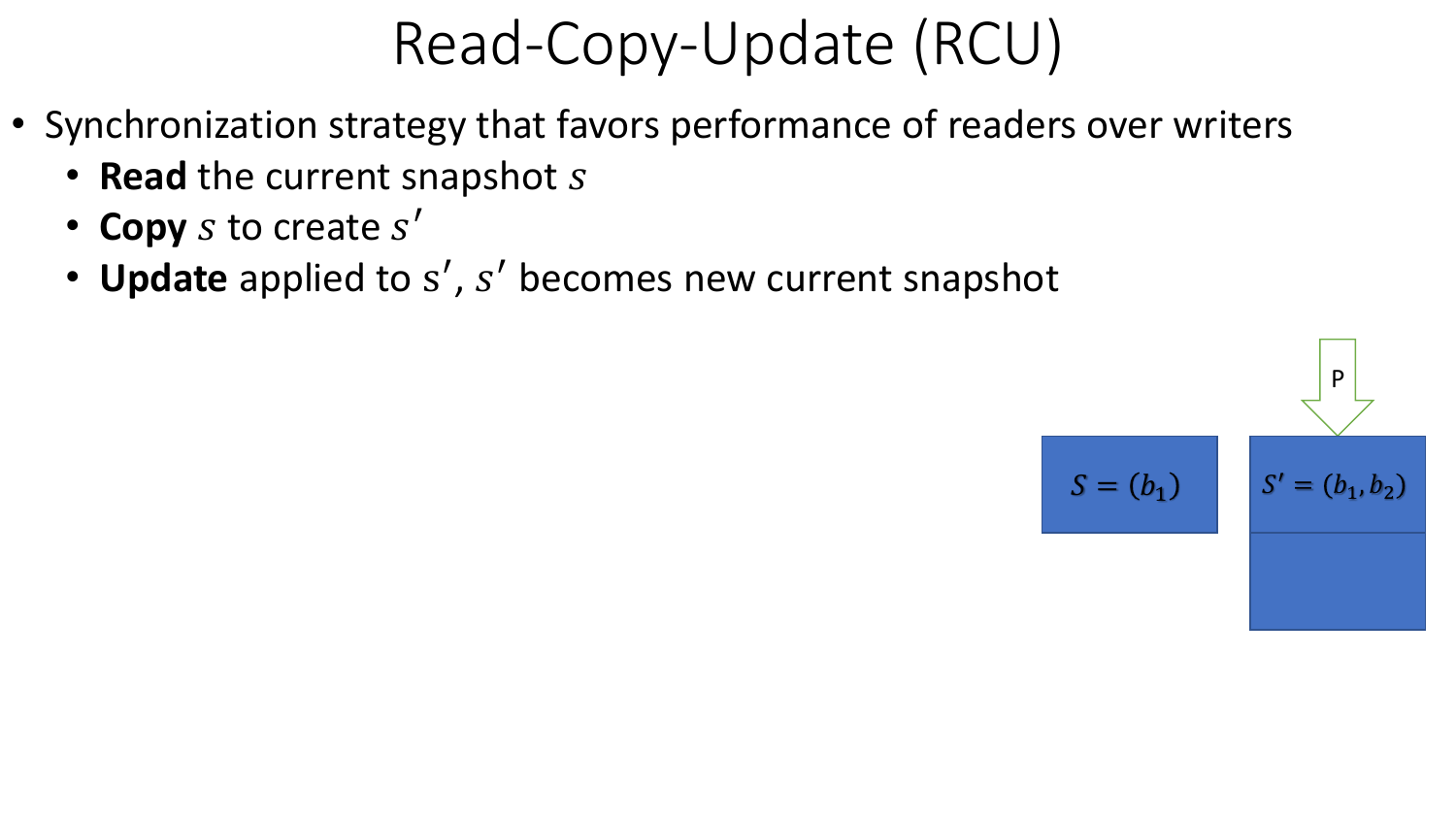- Synchronization strategy that favors performance of readers over writers
	- **Read** the current snapshot s
	- Copy s to create s'
	- Update applied to s', s' becomes new current snapshot
- Not always applicable in all situations
	- Must be safe to access *at least* two different snapshots of the same data

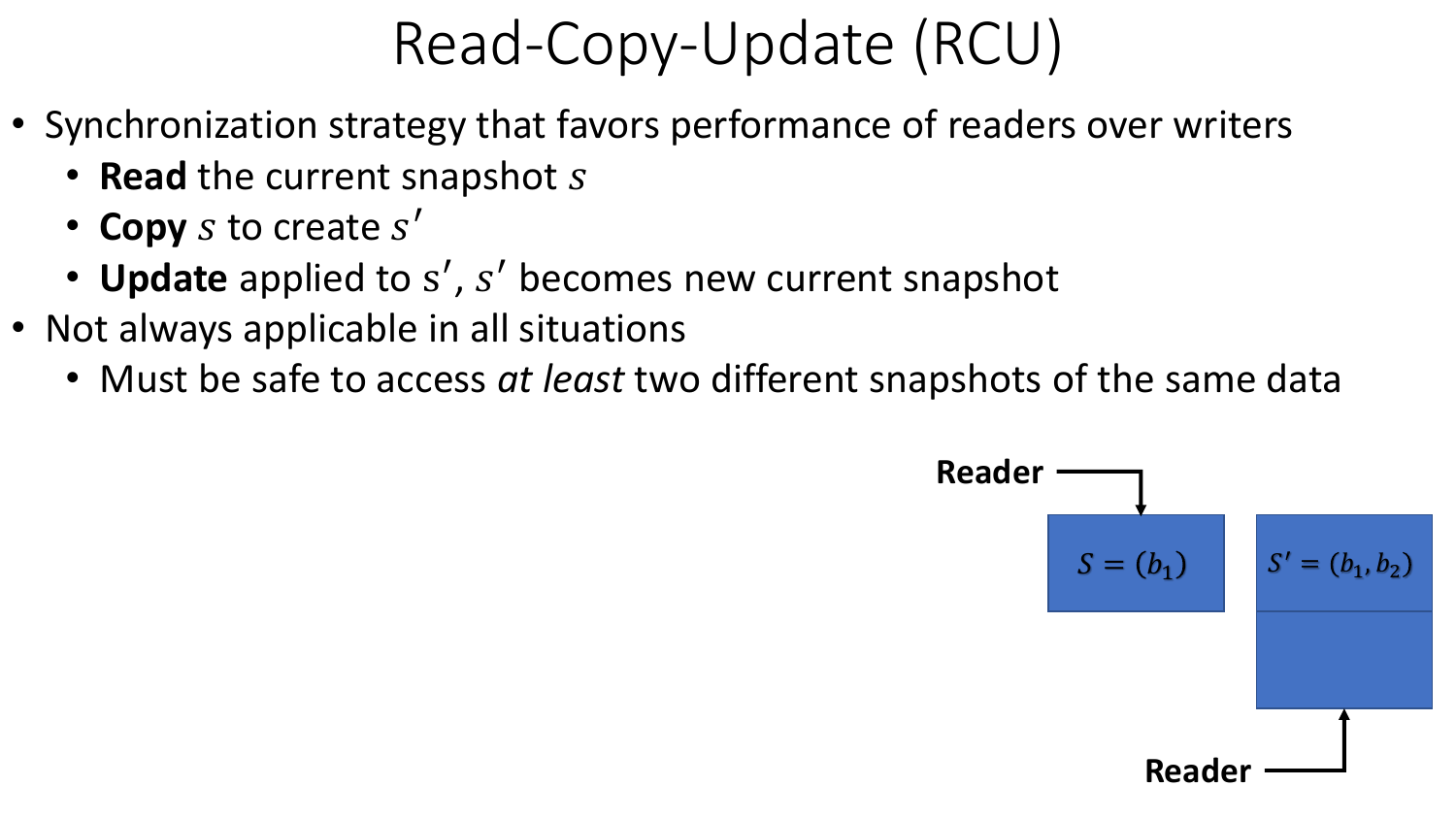- Synchronization strategy that favors performance of readers over writers
	- **Read** the current snapshot s
	- Copy s to create s'
	- Update applied to s', s' becomes new current snapshot
- Not always applicable in all situations
	- Must be safe to access *at least* two different snapshots of the same data

#### **Read-Copy-Update**

• Readers Concurrent with Readers

#### **Reader-Writer Locks**

• Readers Concurrent With Readers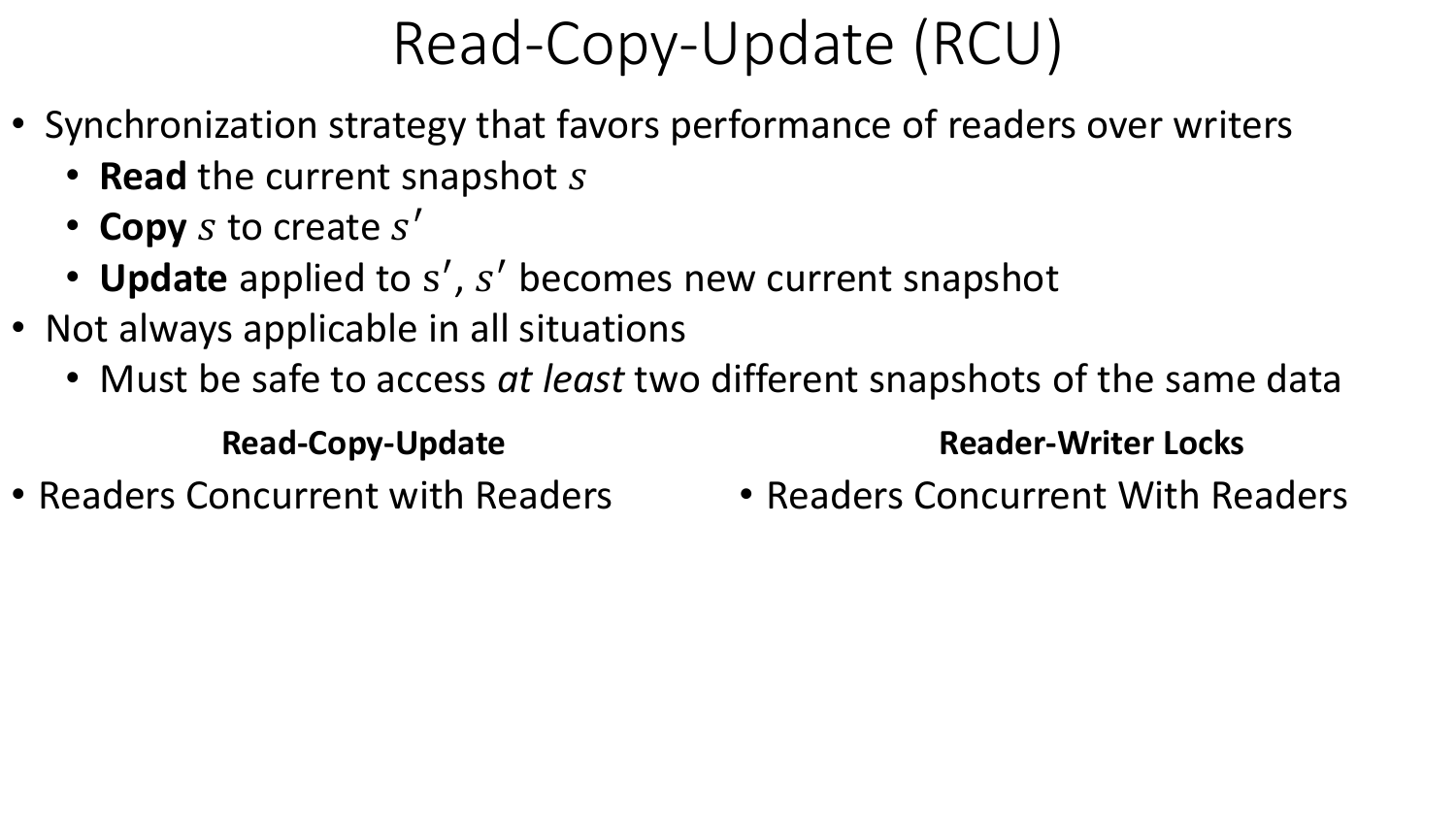- Synchronization strategy that favors performance of readers over writers
	- **Read** the current snapshot s
	- Copy s to create s'
	- Update applied to s', s' becomes new current snapshot
- Not always applicable in all situations
	- Must be safe to access *at least* two different snapshots of the same data

#### **Read-Copy-Update**

• Readers Concurrent with Readers

#### **Reader-Writer Locks**

- Readers Concurrent With Readers
- Writers Mutually Exclusive with Writers Writers Mutually Exclusive with Writers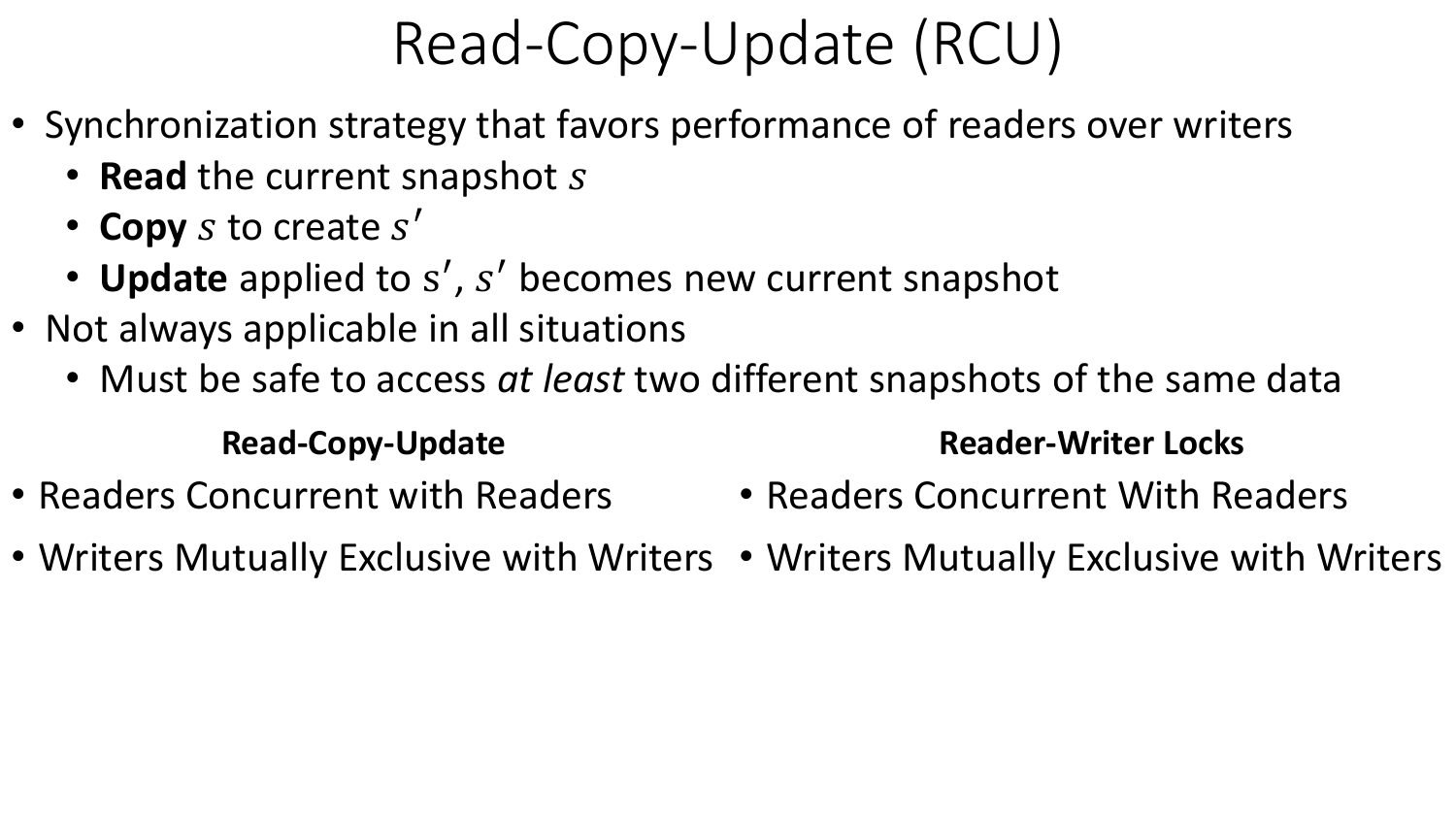- Synchronization strategy that favors performance of readers over writers
	- **Read** the current snapshot s
	- Copy s to create s'
	- Update applied to s', s' becomes new current snapshot
- Not always applicable in all situations
	- Must be safe to access *at least* two different snapshots of the same data

#### **Read-Copy-Update**

- Readers Concurrent with Readers
- Writers Mutually Exclusive with Writers
- Readers Concurrent with Writers

#### **Reader-Writer Locks**

- Readers Concurrent With Readers
- Writers Mutually Exclusive with Writers
- Readers Mutually Exclusive with Writers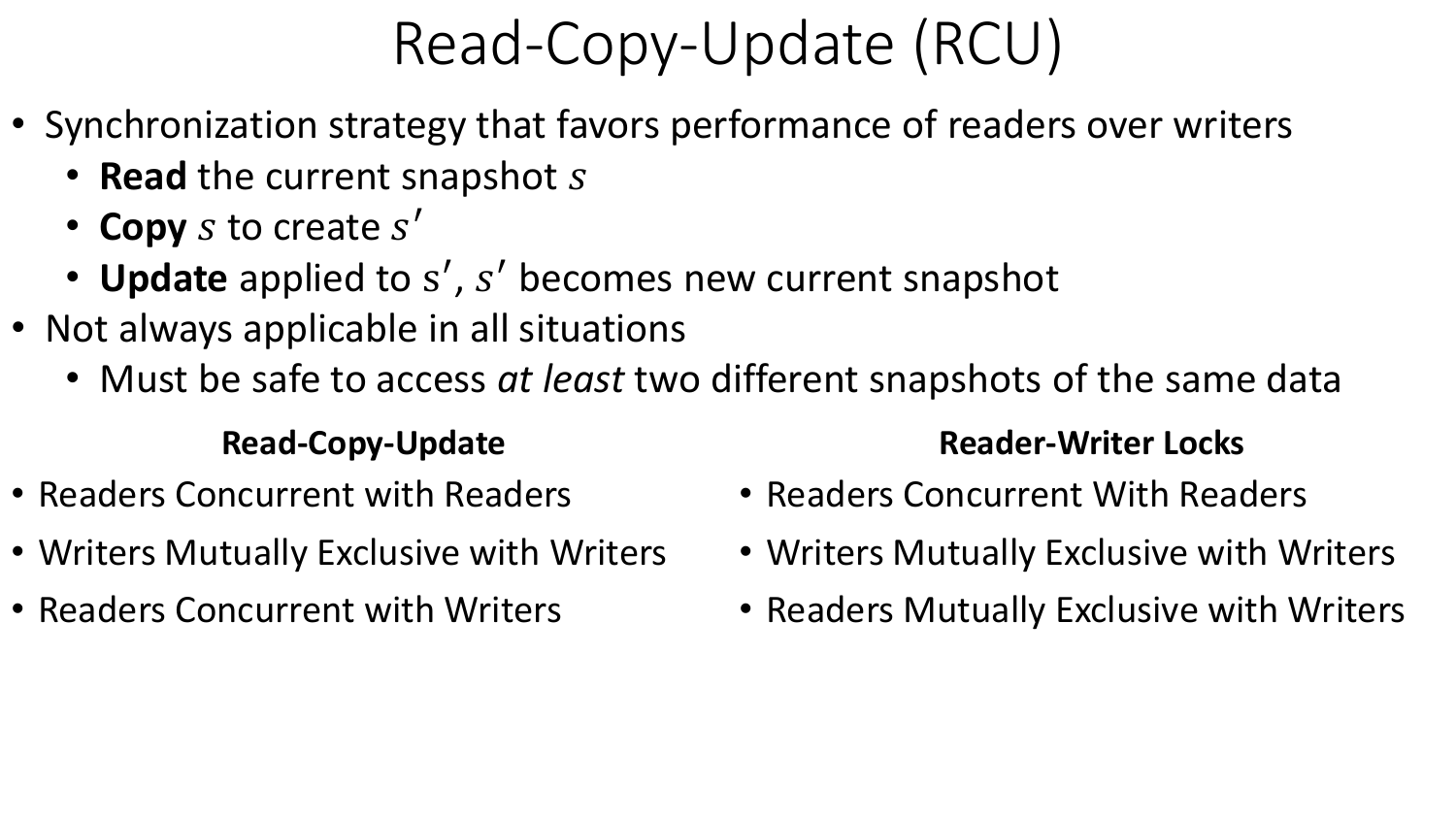- Privatization and Snapshots
	- Each node in the cluster has its own local snapshot



![](_page_17_Figure_4.jpeg)

![](_page_17_Figure_5.jpeg)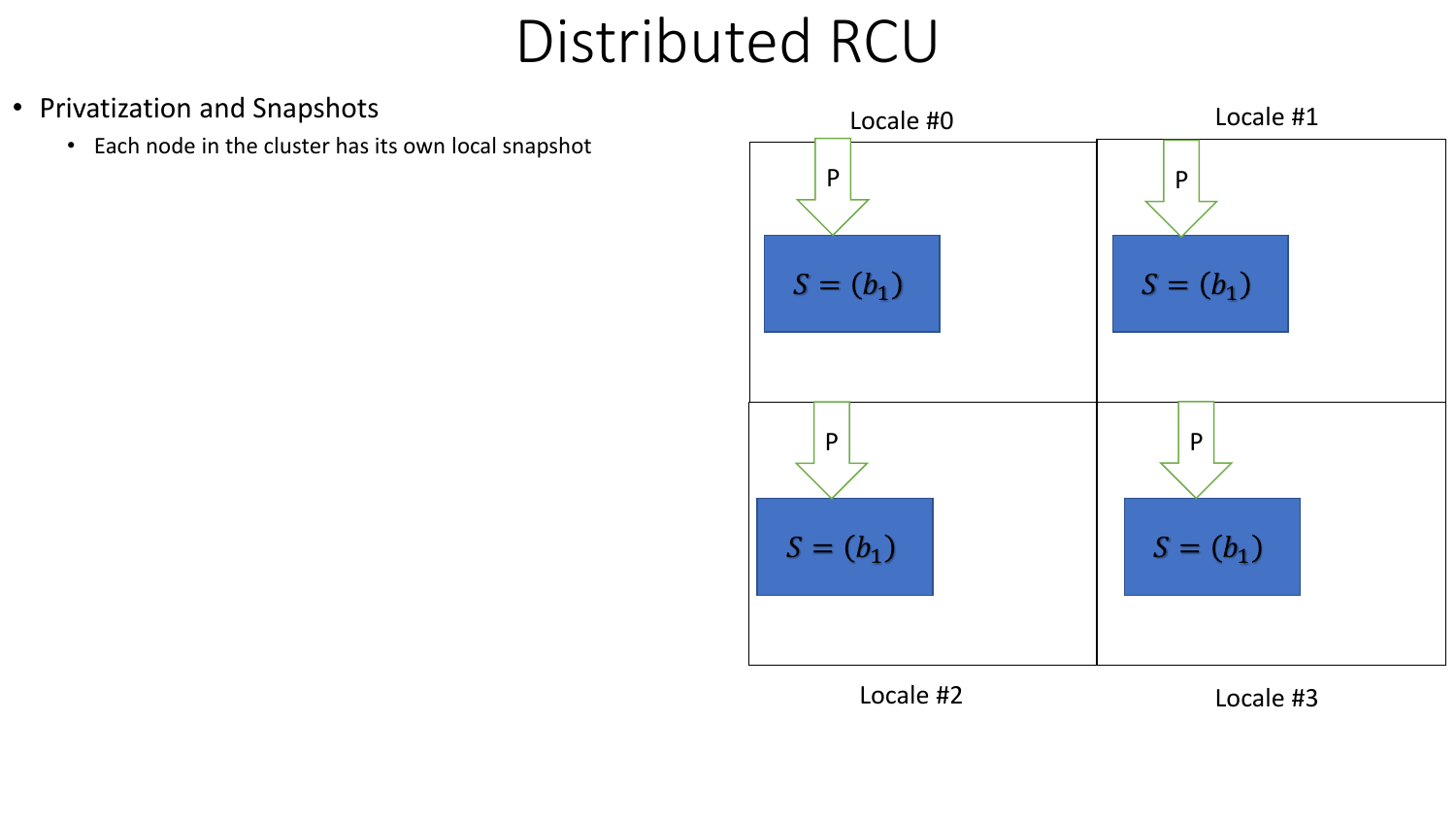• Privatization and Snapshots • Each node in the cluster has its own local snapshot • All local snapshots point to the same block Locale #0 Locale #1 Locale #2 Locale #3  $S = (b_1)$   $S = (b_1)$  $S = (b_1)$   $S = (b_1)$ P P P P P P  $b_1$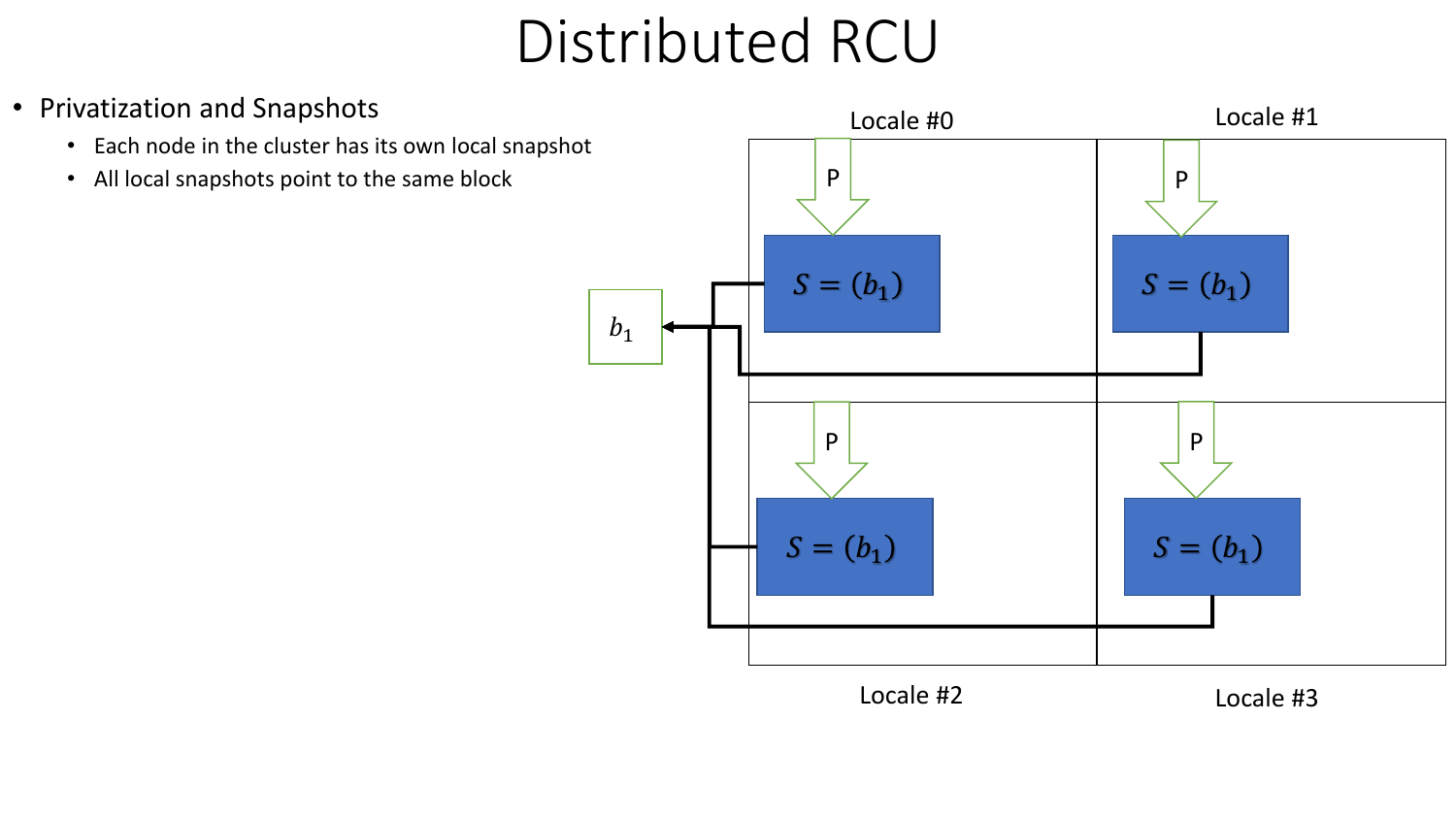![](_page_19_Figure_1.jpeg)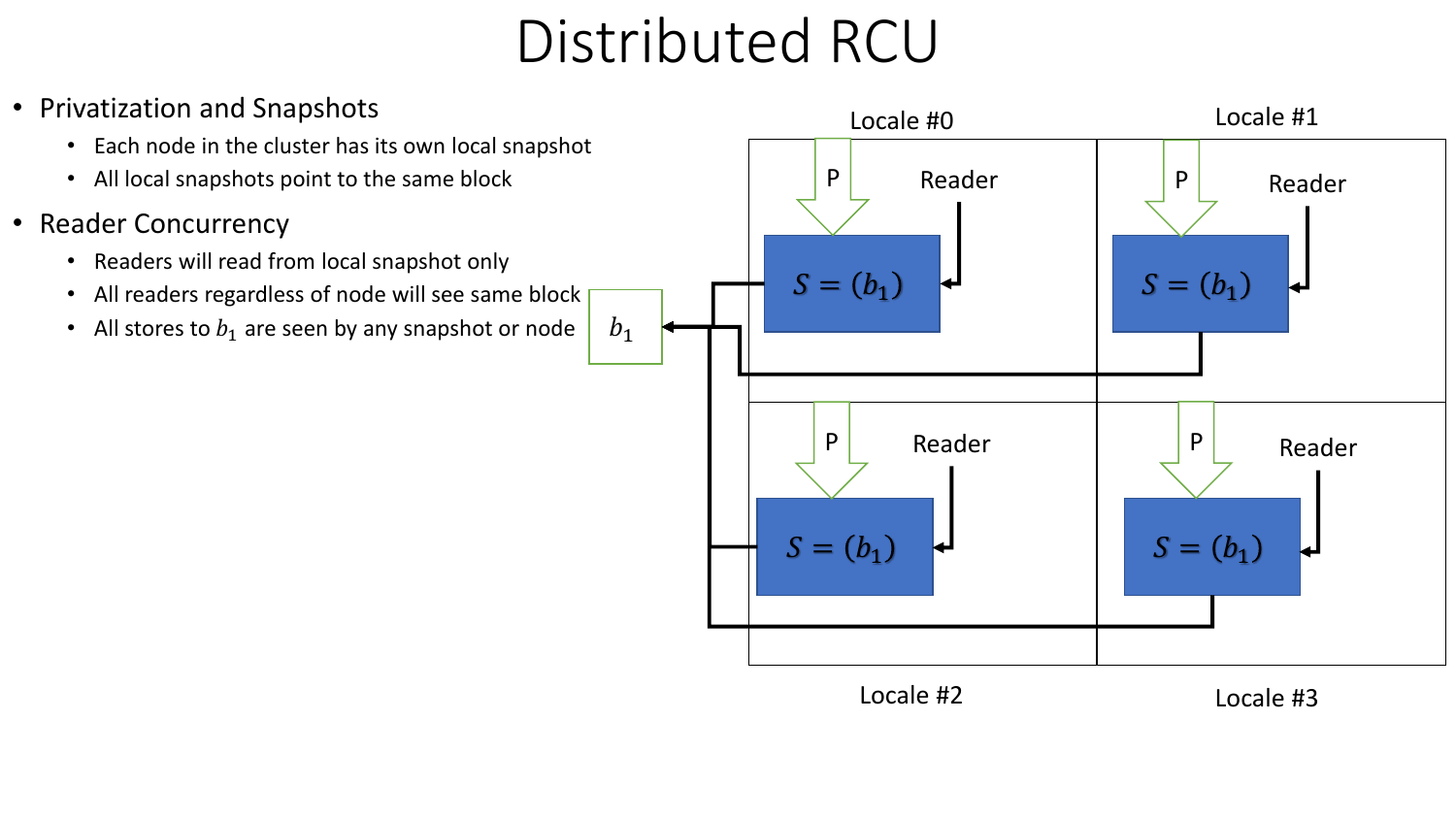![](_page_20_Figure_1.jpeg)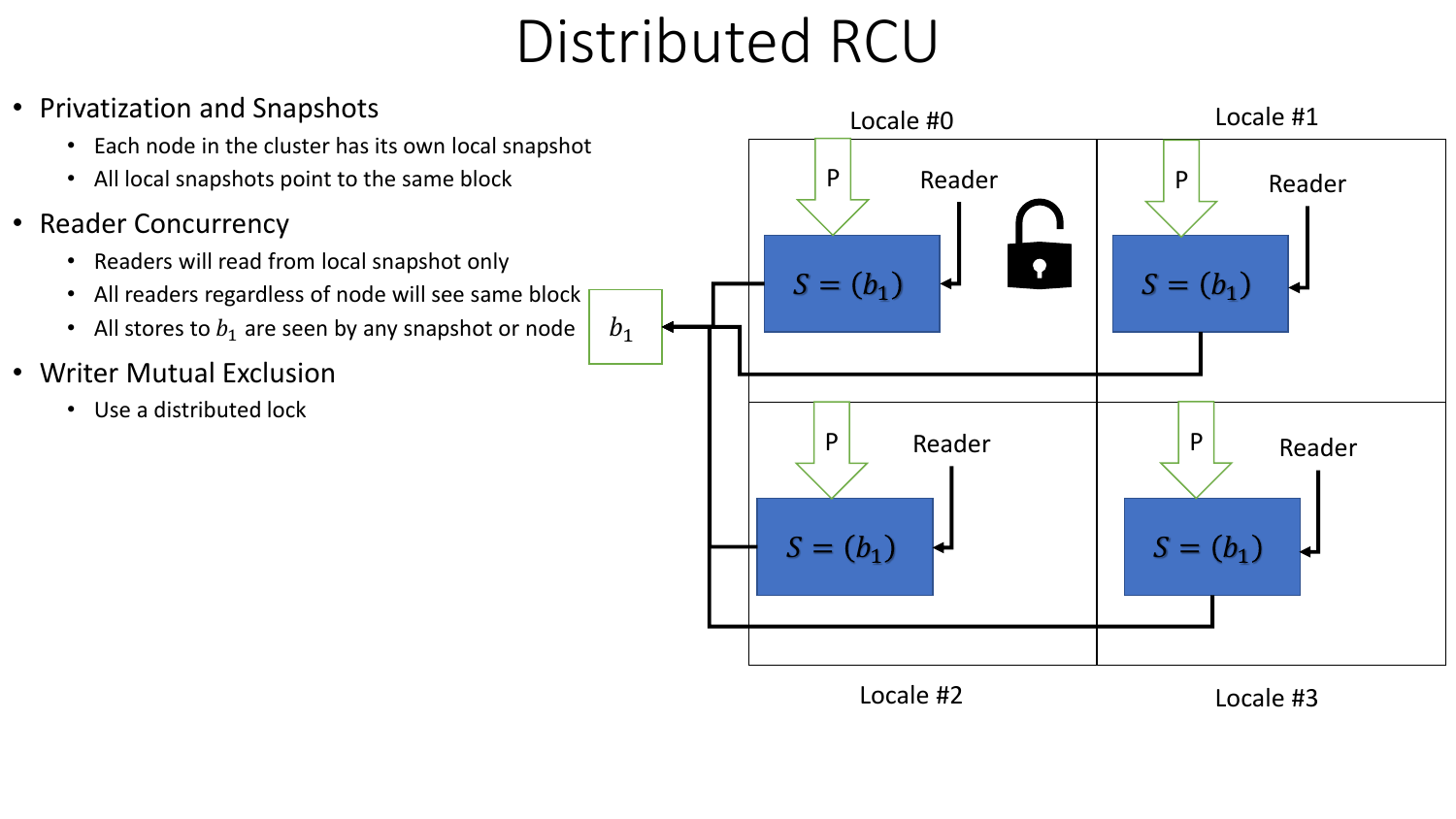![](_page_21_Figure_1.jpeg)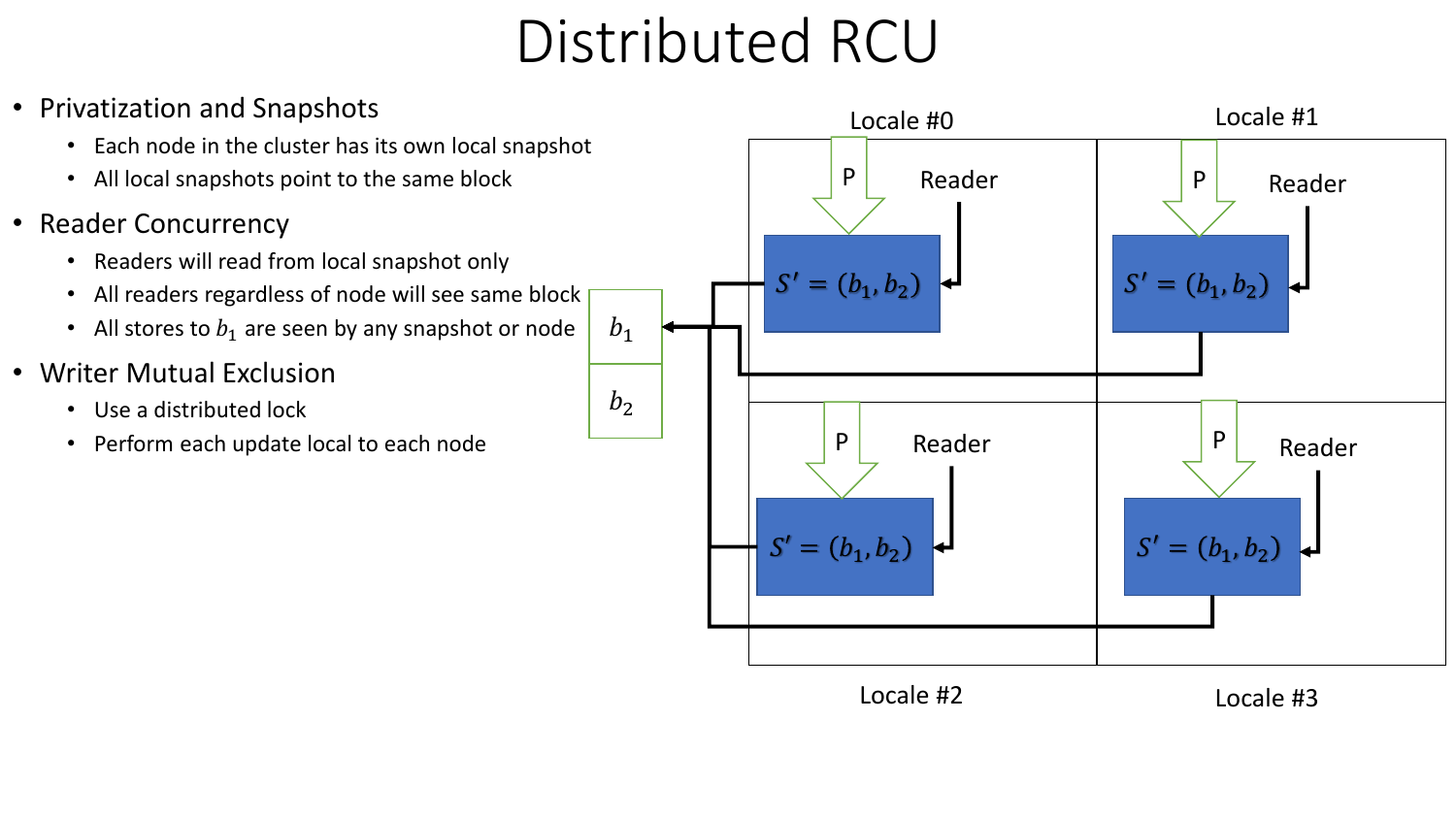![](_page_22_Figure_1.jpeg)

Locale #2 Locale #3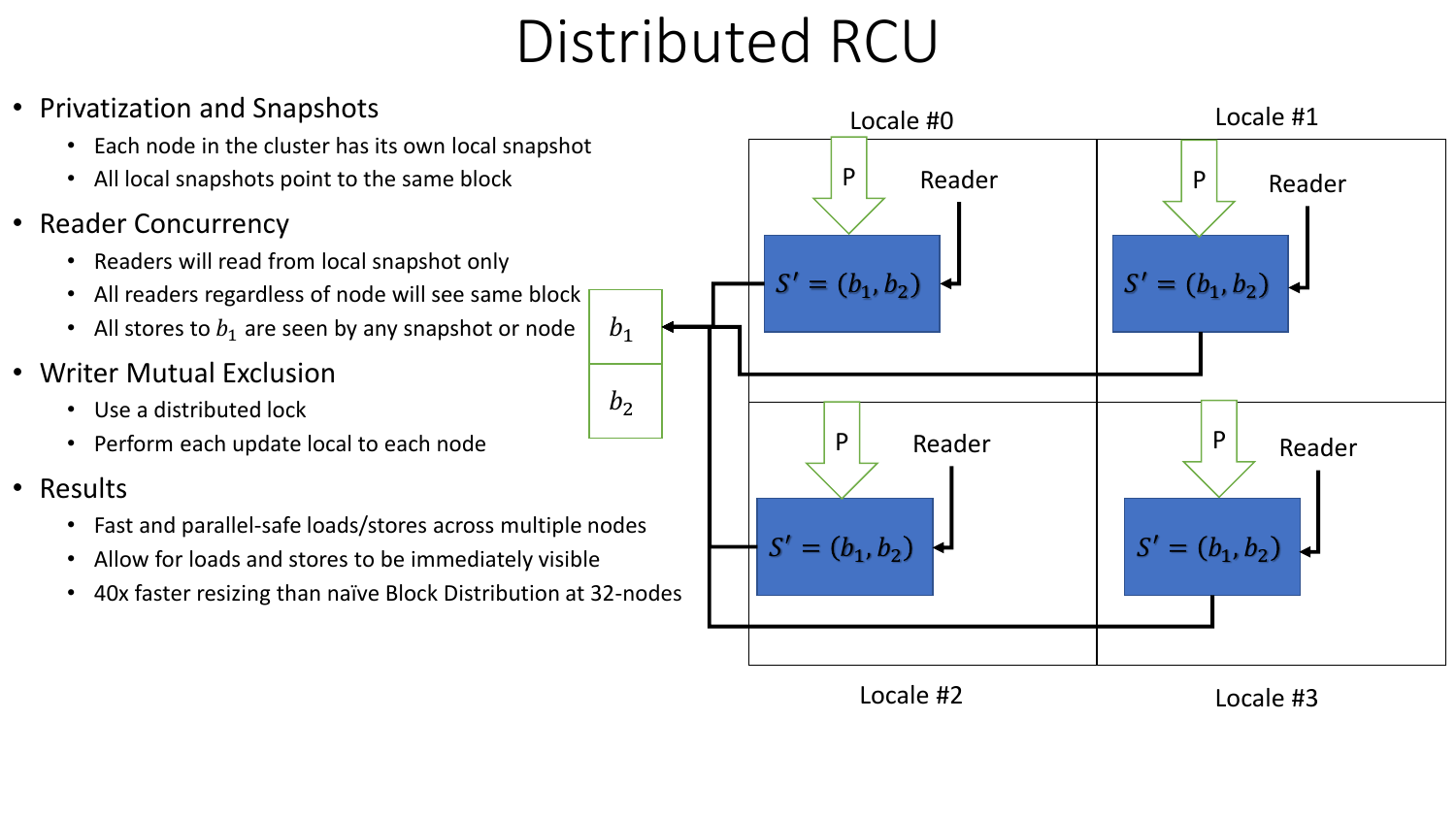#### **RCUArray - Resizing Example**

![](_page_23_Figure_1.jpeg)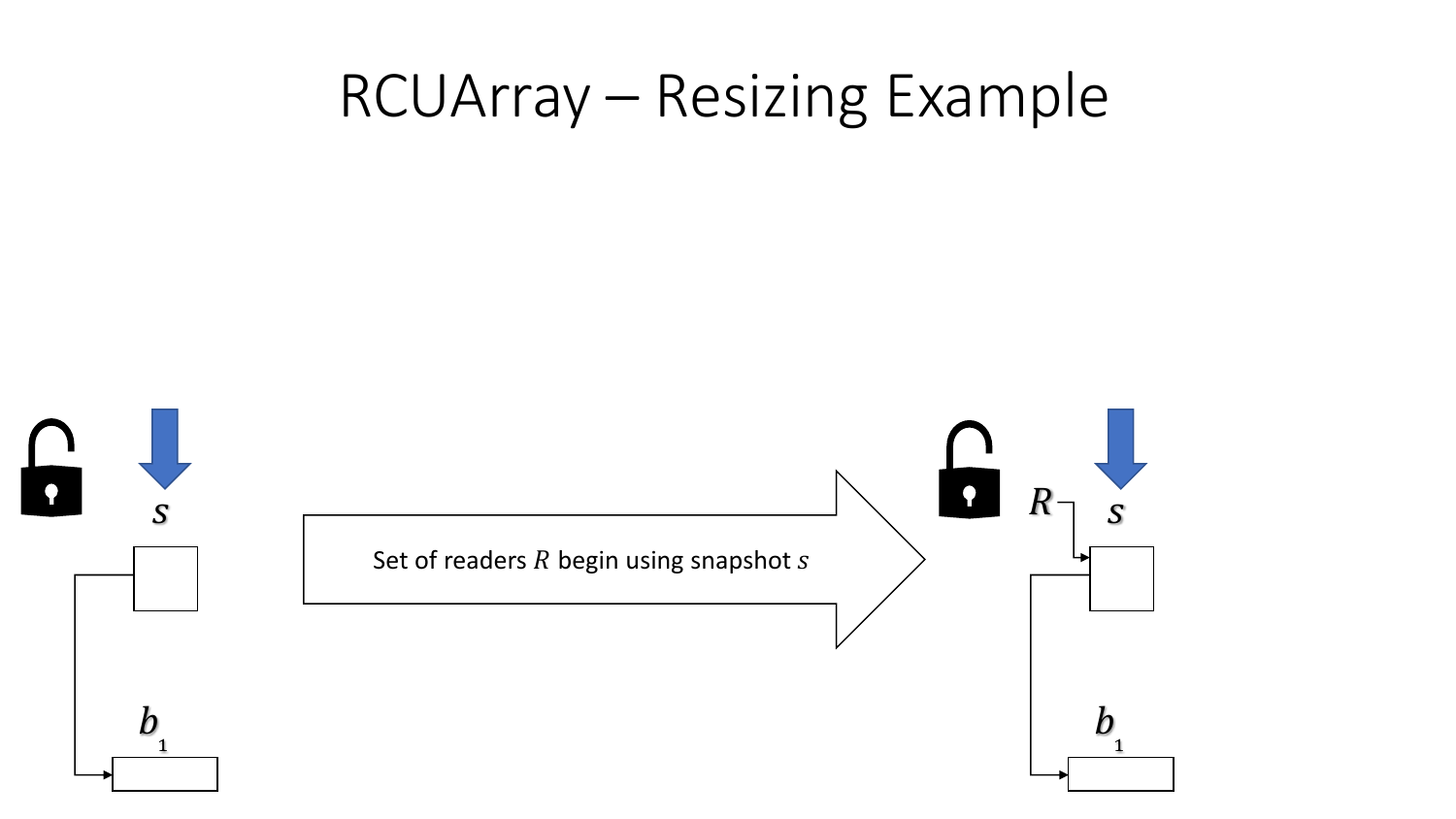![](_page_24_Figure_1.jpeg)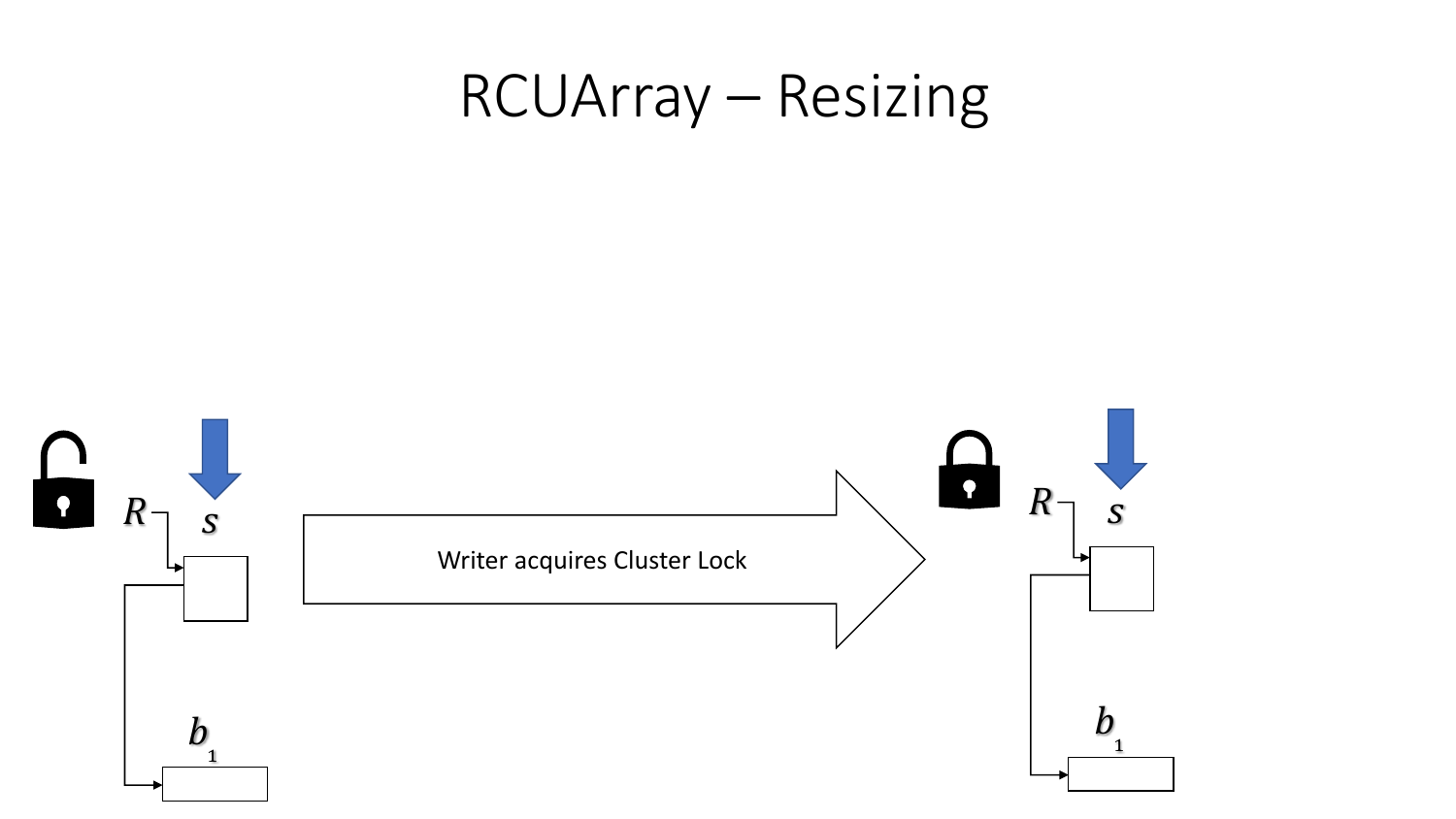![](_page_25_Figure_1.jpeg)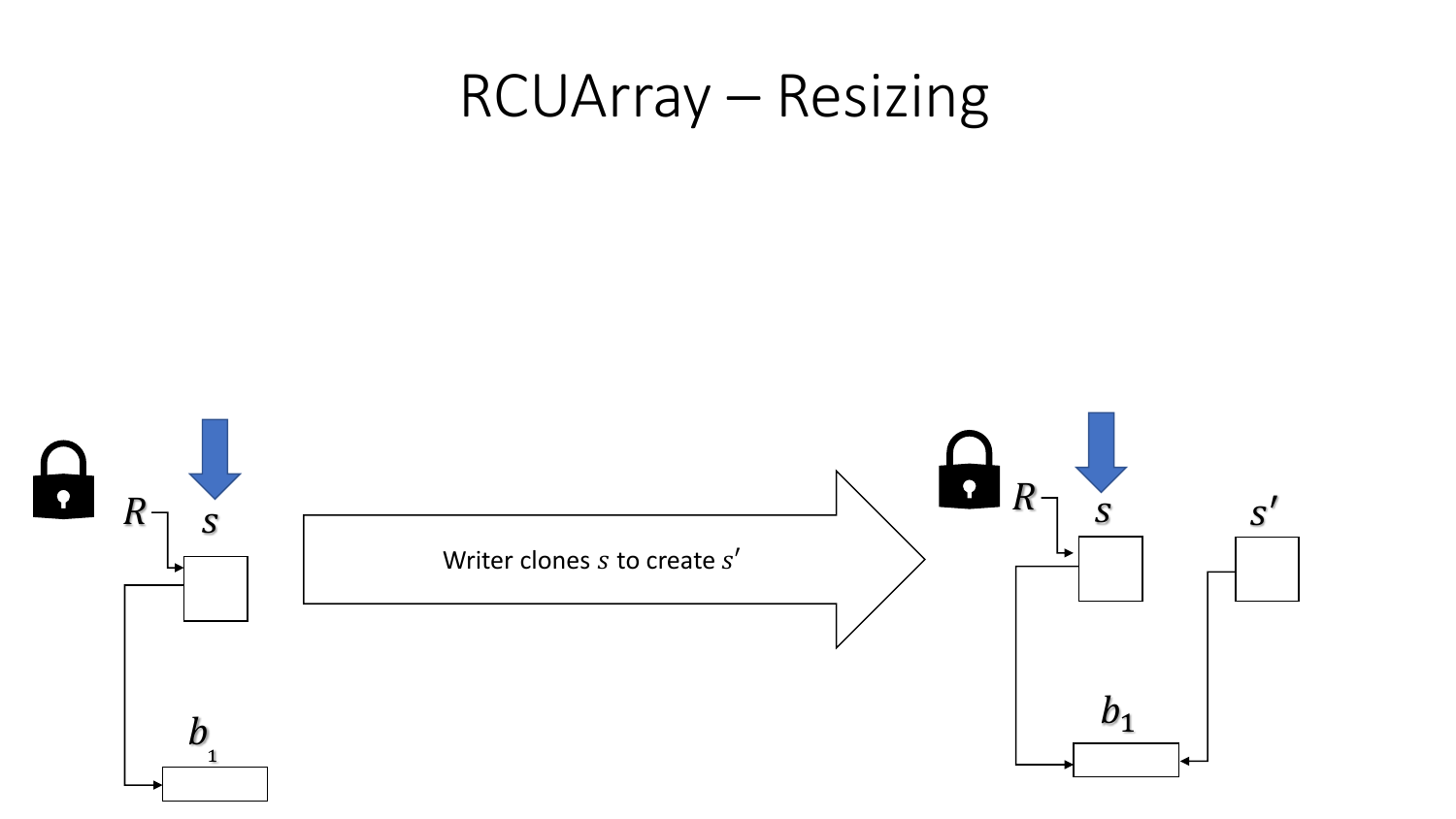![](_page_26_Figure_1.jpeg)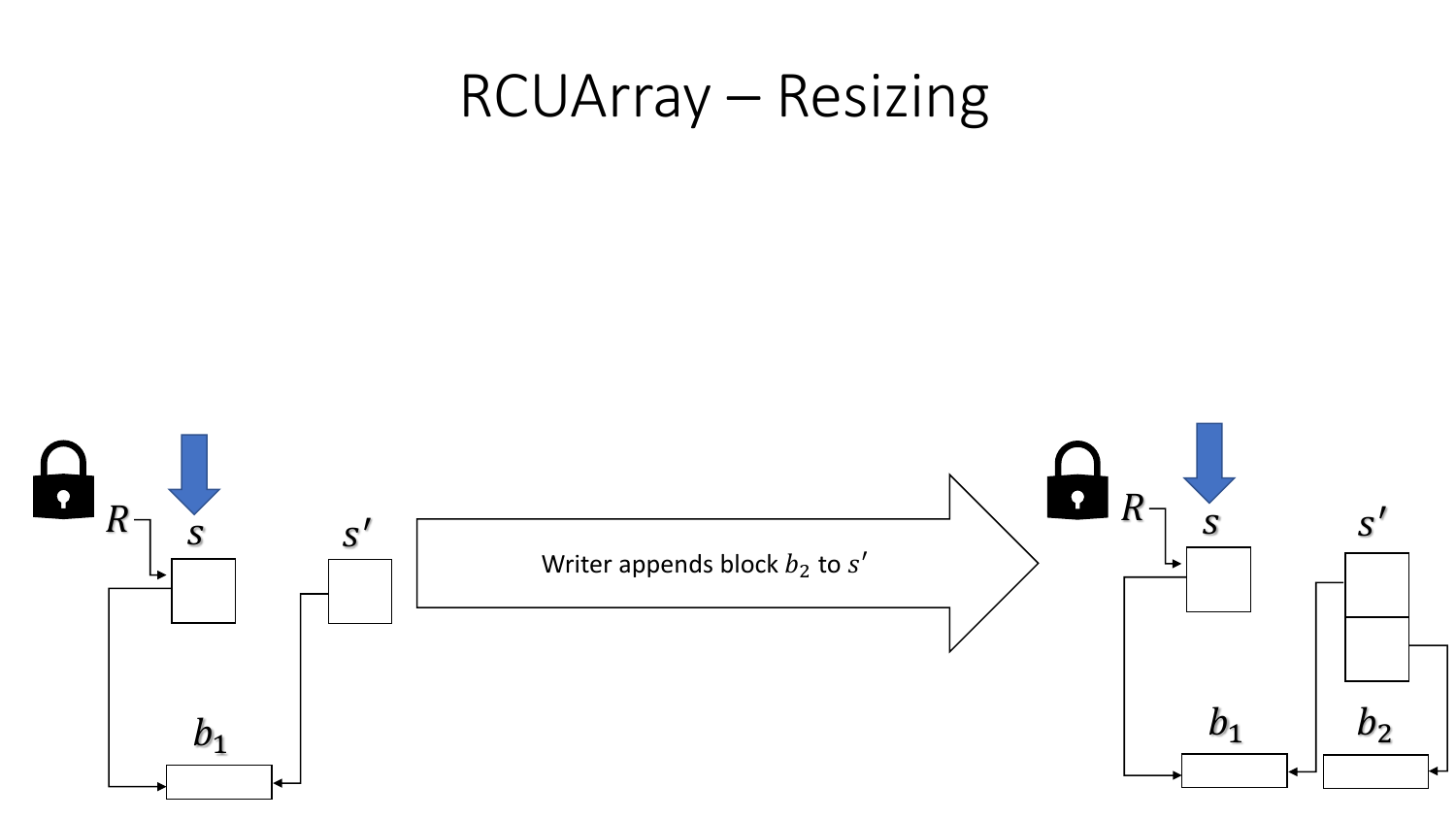![](_page_27_Figure_1.jpeg)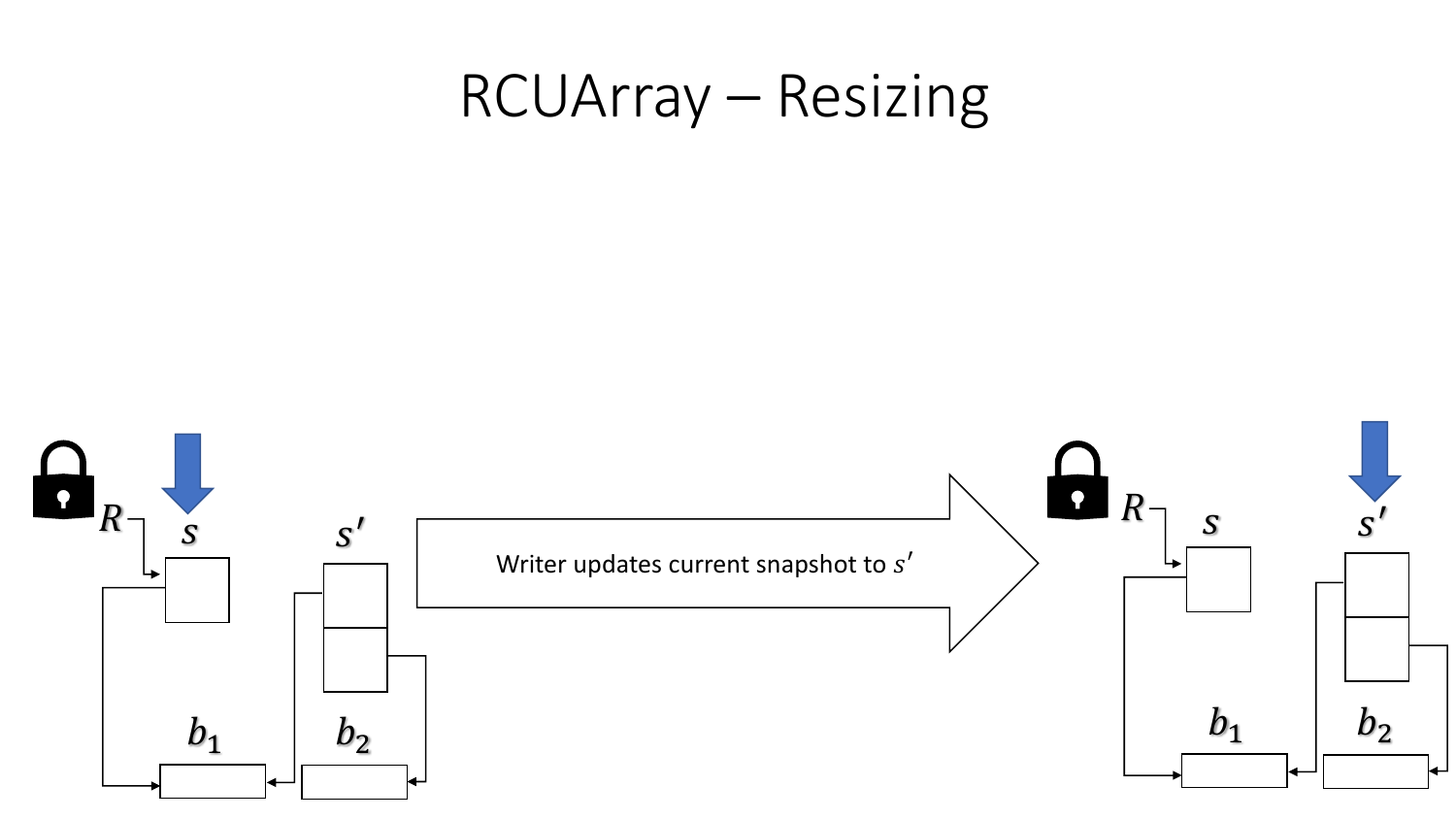![](_page_28_Figure_1.jpeg)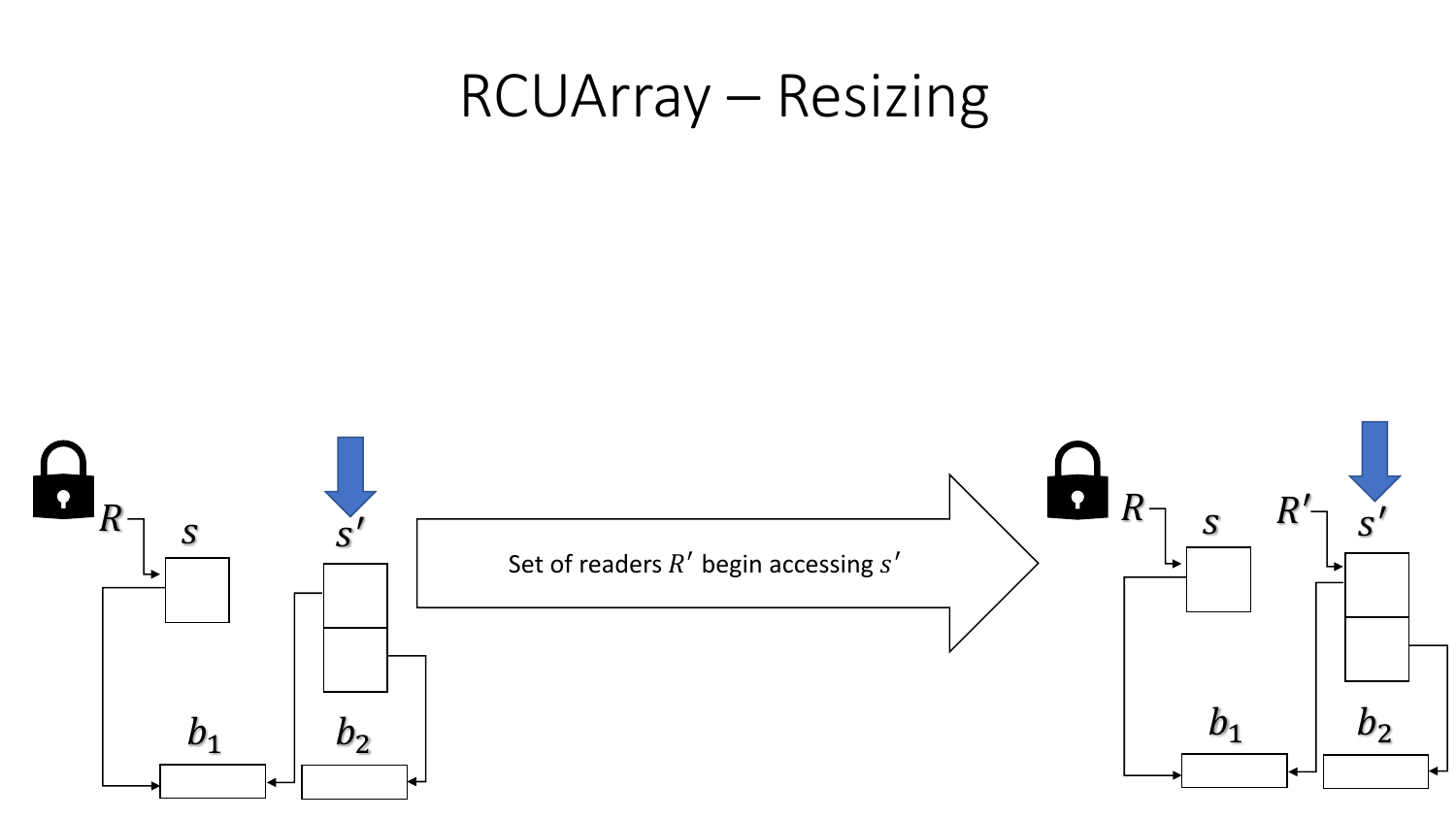![](_page_29_Figure_1.jpeg)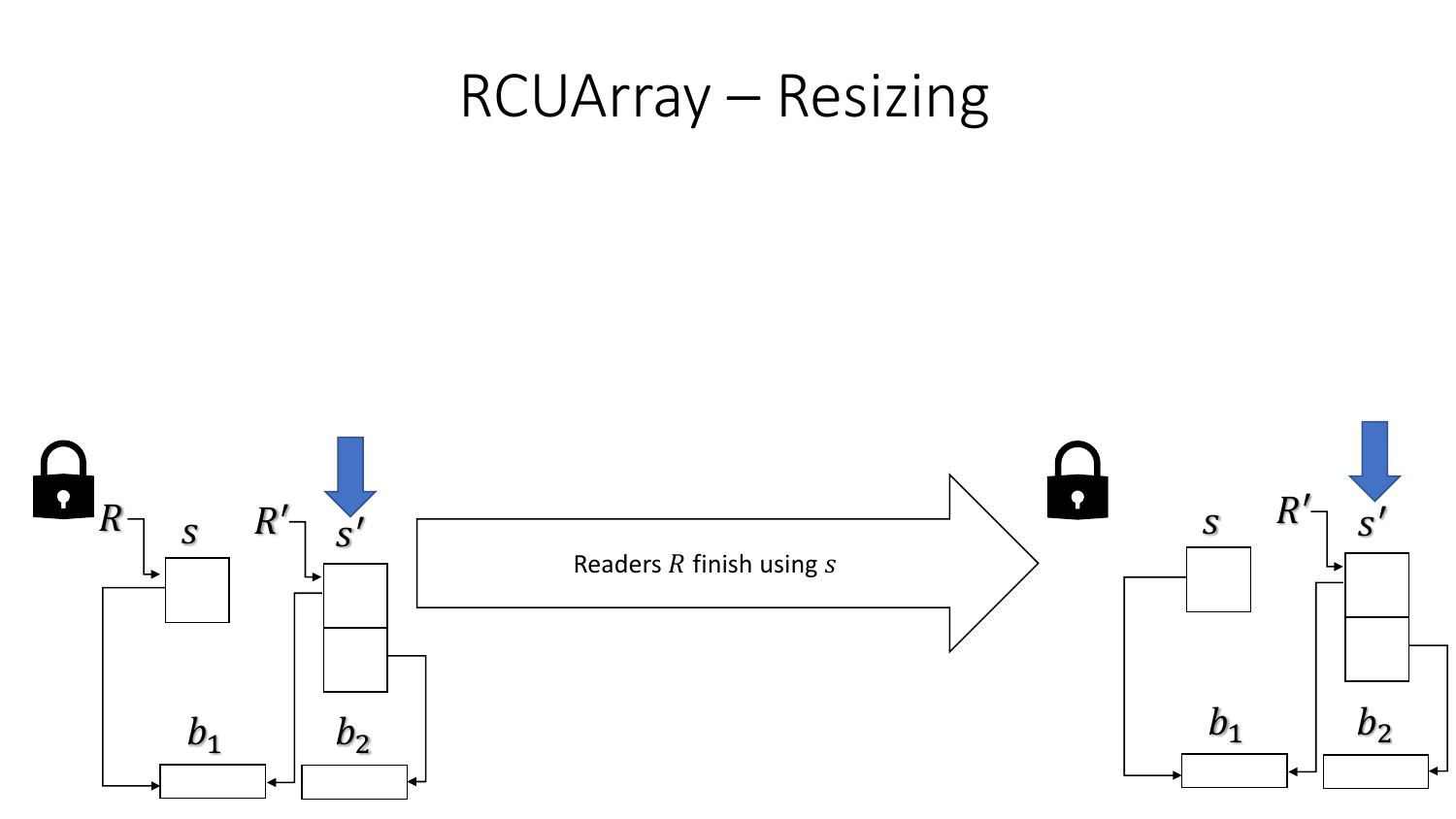![](_page_30_Figure_1.jpeg)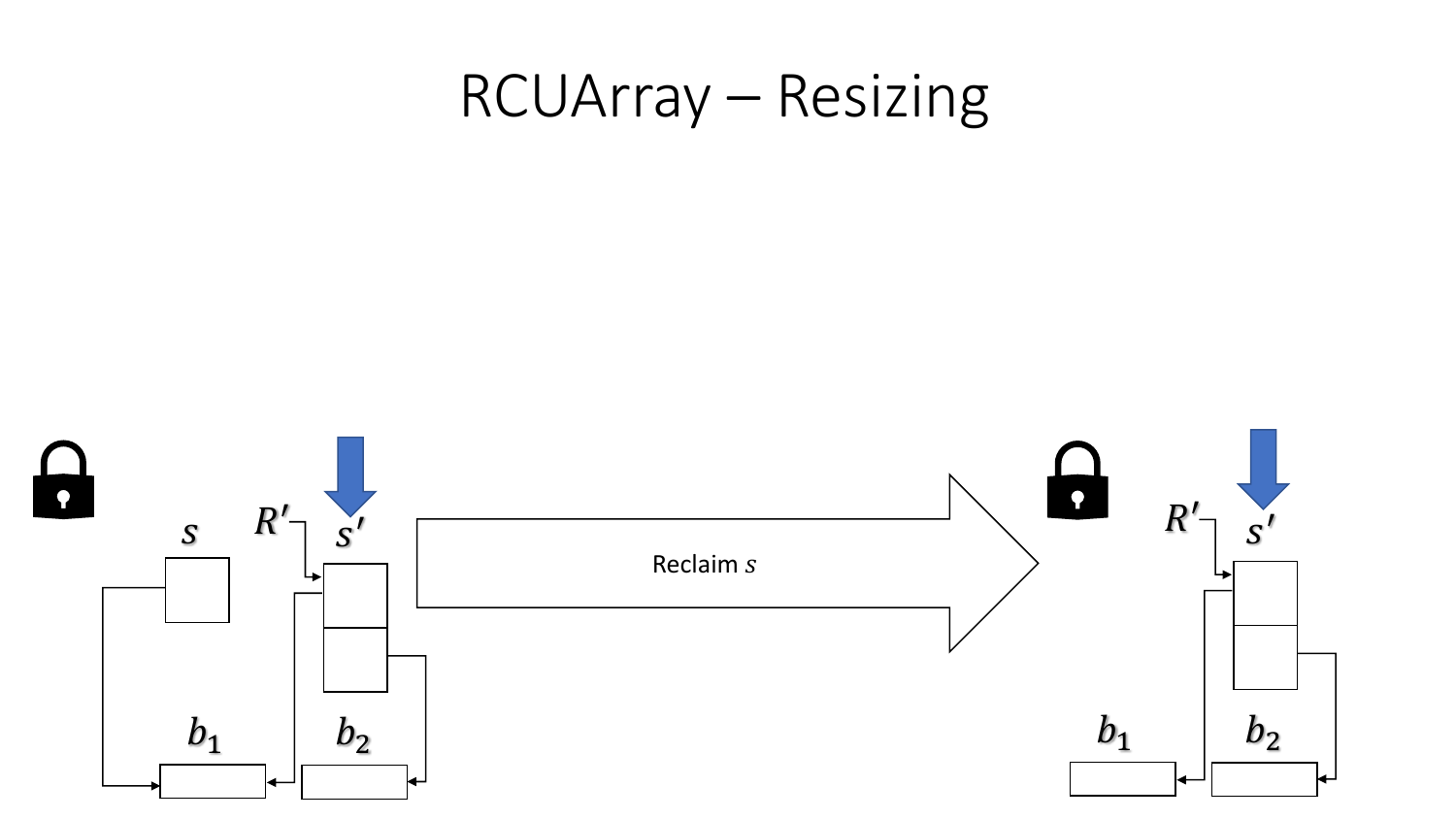![](_page_31_Figure_1.jpeg)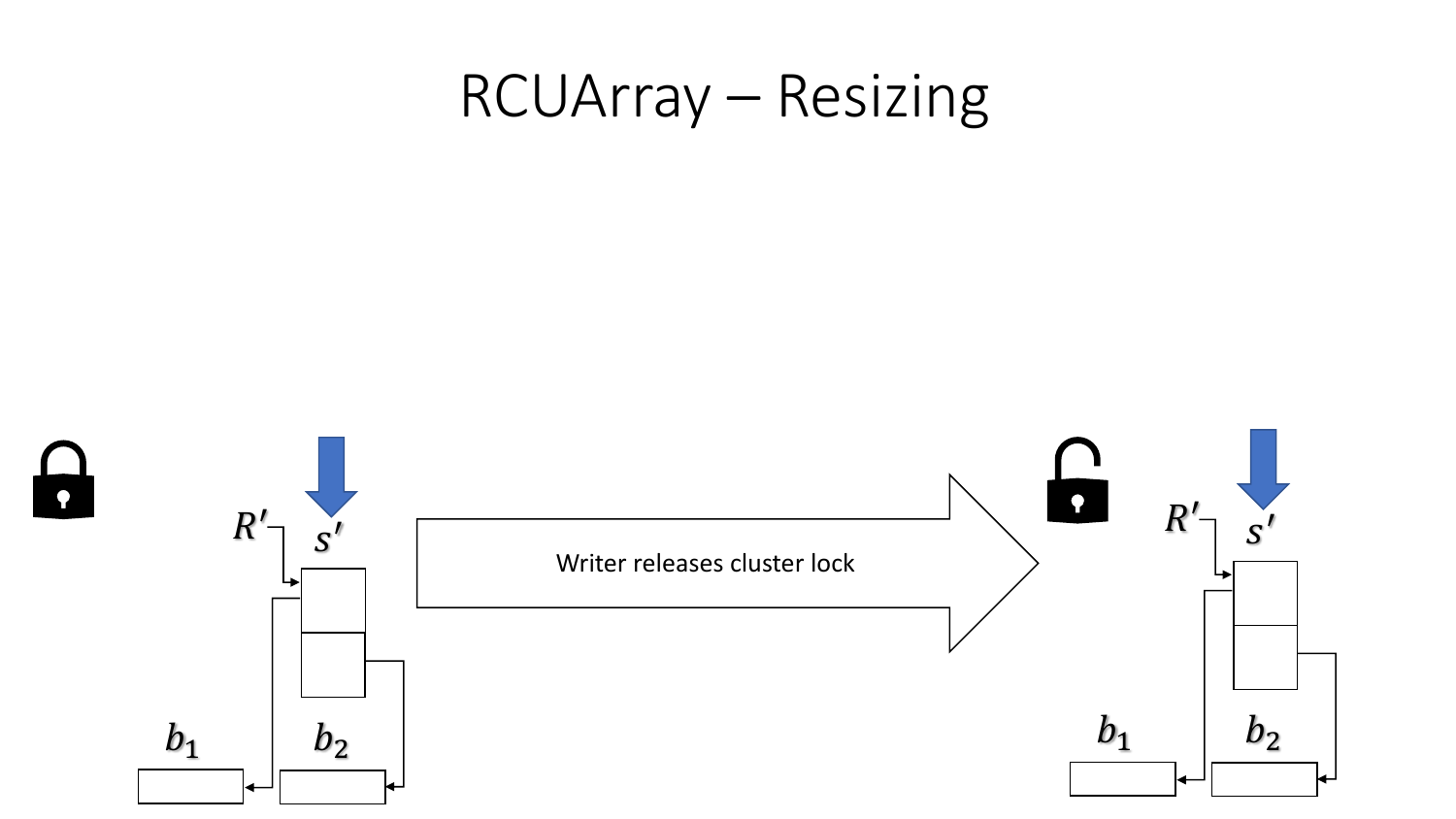#### Network Atomics vs Remote Execution Atomics

- In Chapel, pointers to potentially remote memory are widened to 128-bits
	- 64-bit Address, 32-bit Locale id, 32-bit Sub-locale id (NUMA)
- Cray's Aeries NIC only supports 64-bit network atomic operations
	- Atomics via remote execution proves to be significantly slower than network atomics
	- Distributed wait-free algorithms can scale with network atomics
		- Must have a low constant bounds in inter-node communications

![](_page_32_Figure_7.jpeg)

#### $9\times10$ Network Atomics (Imbalance) Remote Atomics (Imbalance)  $8\times10^6$  $7\times10^6$  $6\times10^{6}$  $5\times10^6$  $\frac{6}{100}$  4×10<sup>6</sup>  $\frac{87}{9}$  3×10<sup>6</sup>  $2\times10^6$  $1 \times 10^6$ 16  $32$ nodes

#### **Network Execution 26x faster (32 Nodes) Network Execution 20x faster (32 Nodes)**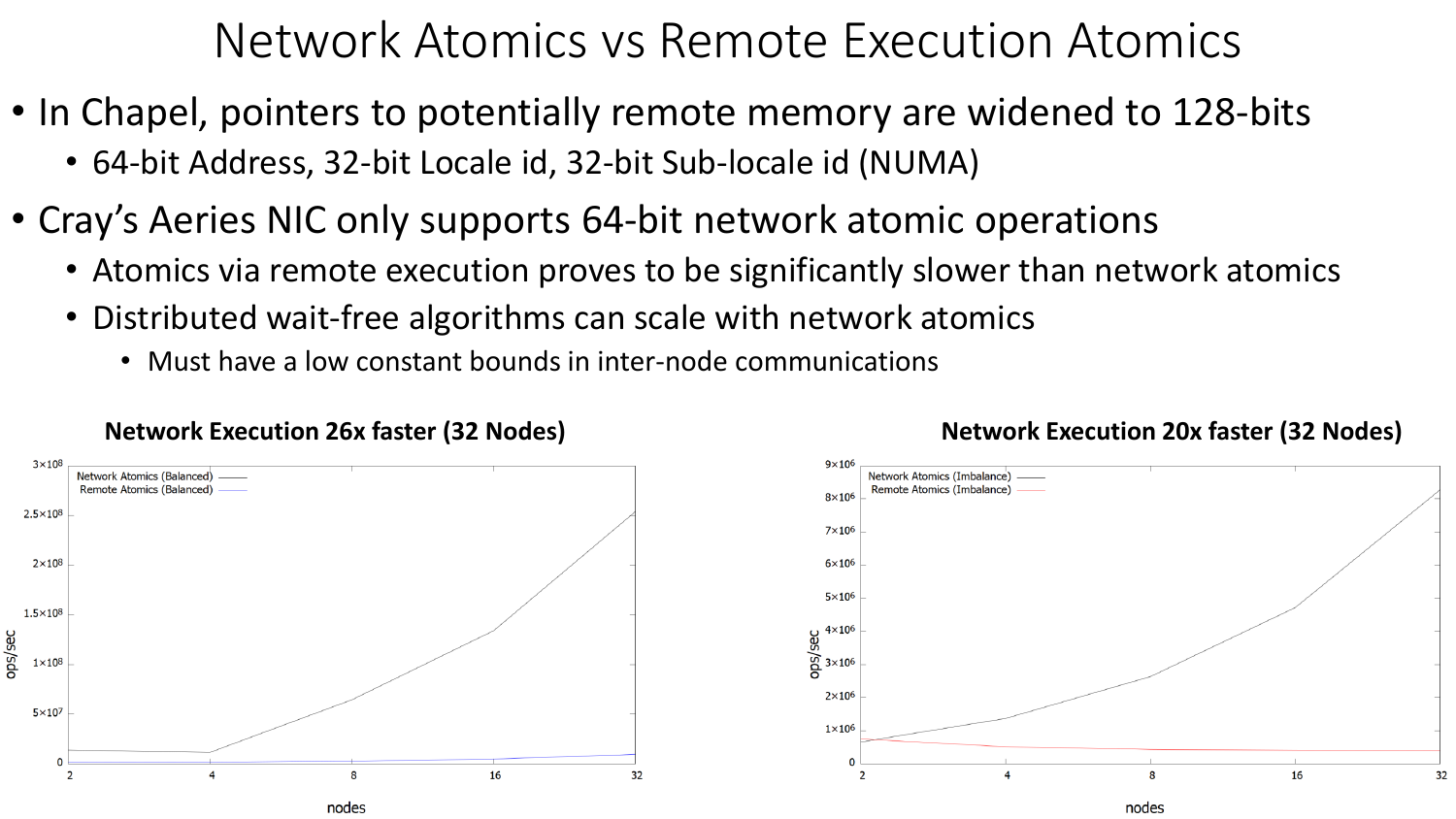#### RCUArray as a Dynamic Heap

#### • Replacing Wide Pointers

- Blocks have locality information
- 64-bits vs 128-bits
- Network Atomics
- Recycling Memory
	- Each node recycles indices to local blocks
- Dynamic Heap
	- Parallel-Safe and Fast Resizing
	- Distributed across multiple locales
	- Great as a per data-structure heap

![](_page_33_Figure_11.jpeg)